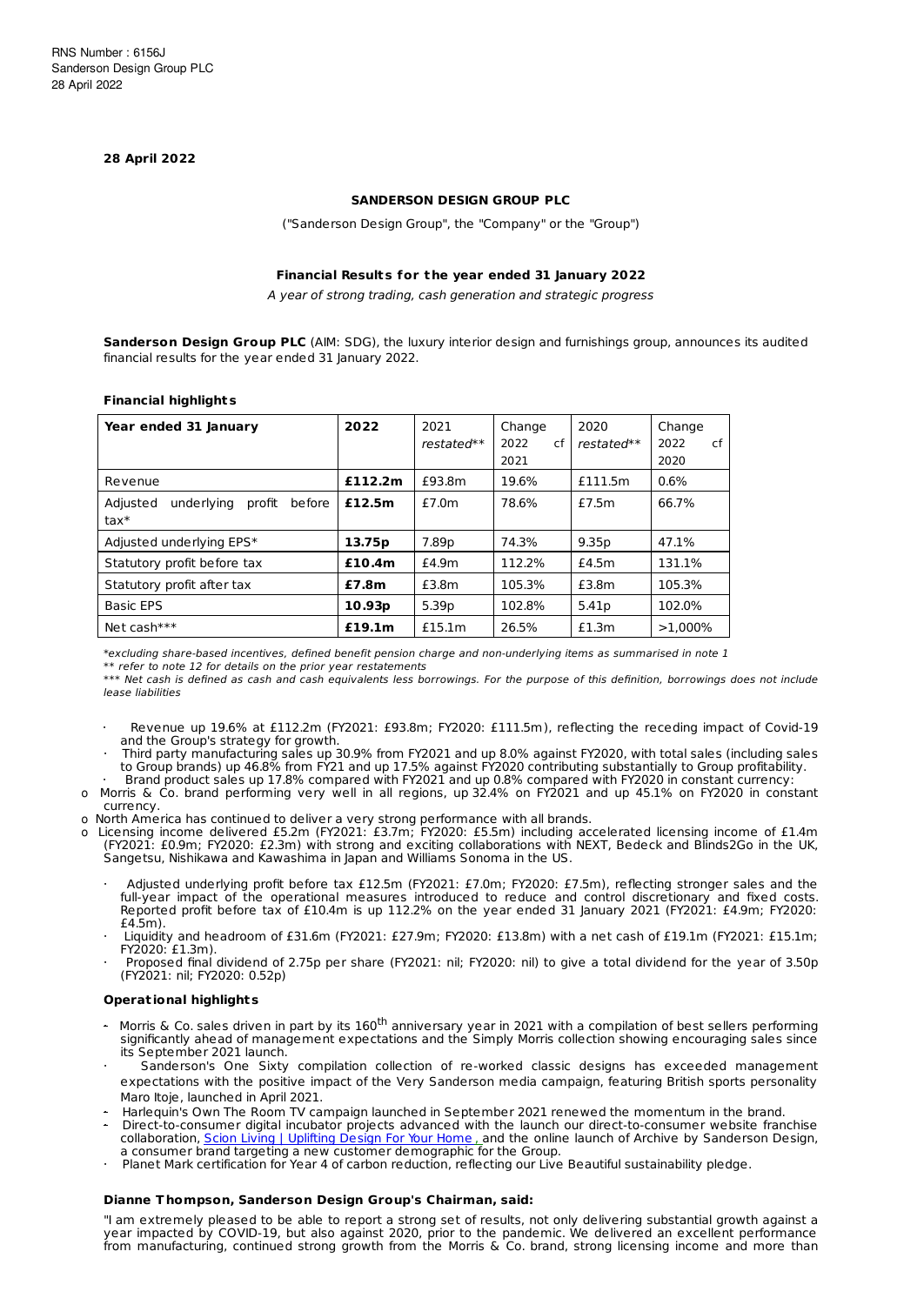40% sales growth in the USA, a key target growth market for us.

Trading in the first three months of the current financial year has performed in line with our expectations, with continued demand for manufacturing and strong brand sales, particularly Morris & Co. and Sanderson. Licence income has also performed strongly. As we carefully navigate another potentially challenging year, the Board remains confident in its strategy and the results that are being delivered."

#### **Analyst meet ing and webcast**

A meeting for analysts and institutional investors will be held at 10am today, 28 April 2022, at the offices of Buchanan, 107 Cheapside, London EC2V 6DN. For details, please contact Buchanan at [SDG@buchanan.uk.com](mailto:SDG@buchanan.uk.com).

A live webcast of the meeting will be available via the following link:

<https://webcasting.buchanan.uk.com/broadcast/62435b9e48e2f937d0543c90>

A replay of the webcast will be made available following the meeting at the Company's investor website, [www.sandersondesign.group](http://www.sandersondesign.group).

#### **For furt her informat ion:**

| <b>Sanderson Design Group PLC</b>                                   | $c$ /o Buchanan +44 (0) 20 7466<br>5000 |
|---------------------------------------------------------------------|-----------------------------------------|
| Lisa Montague, Chief Executive Officer                              |                                         |
| Mike Woodcock, Chief Financial Officer                              |                                         |
| Caroline Geary, Company Secretary                                   |                                         |
|                                                                     |                                         |
| <b>Investec Bank PLC (Nominated Adviser and</b><br>Broker)          | +44 (0) 20 7597 5970                    |
| David Anderson / Alex Wright / Ben Farrow / Will<br><b>Brinkley</b> |                                         |

#### **Buchanan +44 (0) 20 7466 5000**

Mark Court / Sophie Wills / Toto Berger

[SDG@buchanan.uk.com](mailto:SDG@buchanan.uk.com) **Notes for editors:**

#### **About Sanderson Design Group**

Sanderson Design Group PLC is a luxury interior furnishings company that designs, manufactures and markets wallpapers, fabrics and paints. In addition, the Company derives licensing income from the use of its designs on a wide range of products such as bed and bath collections, rugs, blinds and tableware.

Sanderson Design Group's brands include Zoffany, Sanderson, Morris & Co., Harlequin, Scion, Clarke & Clarke and Archive by Sanderson Design.

The Company has a strong UK manufacturing base comprising Anstey wallpaper factory in Loughborough and Standfast & Barracks, a fabric printing factory, in Lancaster. Both sites manufacture for the Company and for other wallpaper and fabric brands.

Sanderson Design Group employs approximately 600 people and its products are sold worldwide. It has showrooms in London, New York, Chicago, Amsterdam and Dubai.

Sanderson Design Group trades on the AIM market of the London Stock Exchange under the ticker symbol SDG.

For further information please visit: [www.sandersondesigngroup.com](http://www.sandersondesigngroup.com).

#### **CHAIRMAN'S ST ATEMENT**

The financial year ended 31 January 2022 was a successful year for the business during which the receding impact of Covid-19 and the Group's strategy for growth resulted in a year of strong trading and cash generation. Trading highlights included an excellent performance from manufacturing, continued strong growth from the Morris & Co. brand, strong licensing income and more than 40% sales growth in the USA in constant currency, a key growth market for the Group.

Our business leveraged consumers' growing interest in pattern, colour and design, which has helped drive our three key revenue streams of manufacturing, brands and licence income.

Our manufacturing operations, which print fabric and wallpaper for our own brands and third parties, deserve special mention after a record year, with sales and profits making a very significant contribution to Group results. Third party manufacturing sales in the year were up 30.9% compared with the year ended 31 January 2021 (up 8.0% on FY2020), reflecting the quality and competitiveness of our printing along with the design strength in our factories' studios. Manufacturing, particularly digital printing, is a significant opportunity for the Group and order books remain strong.

Our heritage brands, Morris & Co. and Sanderson, continued to lead the sales growth in our brands portfolio whilst contemporary Clarke & Clarke, our biggest selling brand, achieved fantastic sales in the USA.

We have continued to advance our Group strategy with the objective of becoming a sustainable, efficient, and growing business. Our sustainability strategy, Live Beautiful, was launched in April 2021 and I am excited by the motivation across the entire Group to achieve our objectives.

Further details of the Group's progress are included in the Chief Executive Officer's Strategy and Operational Review.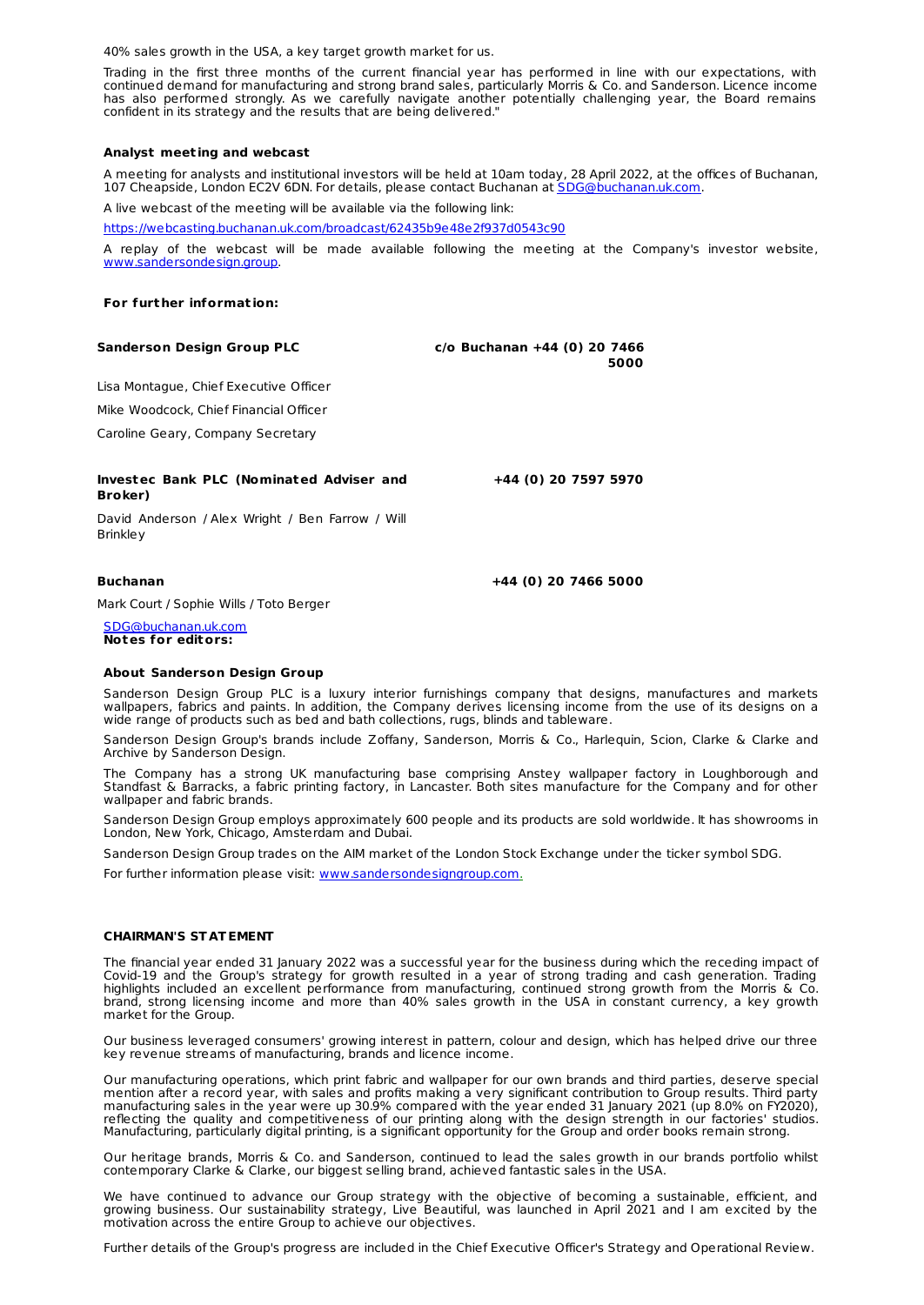#### **Financial Results**

The results for the year ended 31 January 2022 show a strong recovery from Covid-19, which had a very significant effect on the first half of the previous financial year. Adjusted underlying profit before tax at £12.5m is up 78.6% on the year ended 31 January 2021 (FY2021: £7.0m; FY2020: £7.5m). Reported profit before tax of £10.4m is up 112.2% on the year ended 31 January 2021 (FY2021: £4.9m; FY2020: £4.5m). The Group's balance sheet strengthened considerably throughout the year, resulting in net cash at the year end of £19.1m compared with £15.1m at 31 January 2021 (FY2020: £1.3m).

#### **Dividend**

The Directors recommend the payment of a final dividend of 2.75p per share (FY2021: nil; FY2020: nil) which, subject to shareholder approval at the Company's forthcoming Annual General Meeting, will be payable on 12 August 2022 to shareholders on the register at 15 July 2022. This brings the total dividend for the year to 3.50p per share (FY2021: nil; FY2020: 0.52p) if approved at the Company's forthcoming annual general meeting. The Board remains committed to a progressive dividend policy as part of the capital allocation priorities of the Group.

#### **Going Concern**

The Directors reviewed a Management Base Case (MBC) model and considered the uncertainties regarding the further impact of Covid-19, supply chain and inflationary pressures and the Russian invasion of Ukraine for the assessment of going concern. The Directors consider that, having reviewed forecasts prepared by the management team which have been stress tested, the Group have adequate resources to continue trading for the foreseeable future. For this reason, they continue to adopt the going concern basis. Further details are included in note 1.

#### **Board and People**

The Company's Board continued to evolve during the year. On 1 November 2021, we were delighted to welcome Mike Woodcock, who has a strong track record in consumer and brand-based businesses, as Chief Financial Officer. Mike replaced Michael Williamson, who stepped down as Chief Financial Officer on 31 October 2021. We thank Michael for his contribution to the Company, particularly during the challenging periods of Covid-19 and Brexit.

We were also pleased to appoint two new independent Non-Executive Directors, Juliette Stacey and Patrick Lewis, who joined the Board on 3 November 2021. They bring a wealth of governance, operational management and consumer sector experience to the Board. Vijay Thakrar stepped down as a Non-Executive Director on 27 November 2021 and we thank him for his contribution to the Company.

The success of any business is built on its people. On behalf of the Board, I would like to thank all of our colleagues for their commitment, hard work and adaptability during a year in which Covid-19 continued to impact many aspects of our lives. I am profoundly grateful for the fortitude and resilience of colleagues, which has enabled the Company to emerge strongly from the pandemic.

#### **Out look**

I am extremely pleased to be able to report a strong set of results, not only delivering substantial growth against a year impacted by COVID-19, but also against 2020, prior to the pandemic. We delivered an excellent performance from manufacturing, continued strong growth from the Morris & Co. brand, strong licensing income and more than 40% sales growth in the USA, a key target growth market for us.

Trading in the first three months of the current financial year has performed in line with expectations, with continued demand for manufacturing and strong brand sales, particularly Morris & Co. and Sanderson. Licence income has also performed strongly. The simplification of the Group has continued with the closure of our French subsidiary, with business in France now managed directly from the UK.

We are mindful of the cost, supply chain and geo-political issues that impact consumer confidence, along with specific inflationary pressures in our home market. We are monitoring costs closely and passing on price rises where appropriate. We suspended all trade with Russia on 24 February 2022, a distributor-based region that represented only around 2% of global sales for FY2022.

As we carefully navigate another potentially challenging year, the Board remains confident in its strategy and the results that are being delivered.

#### **Dianne T hompson Non-execut ive Chairman** 27 April 2022

#### **CHIEF EXECUTIVE OFFICER'S ST RATEGY AND OPERATIONAL REVIEW**

#### **Int roduct ion**

We have delivered strong financial results compared with both FY2021 and FY2020, reflecting an improving trading environment and progress delivered from our strategy for the business. Group sales of £112.2m and adjusted underlying profit before tax of £12.5m represent significant progress on FY2020, a year unaffected by Covid-19, in which sales were £111.5m and adjusted underlying profit before tax were £7.5m (FY2021: revenue of £93.8m and adjusted underlying profit before tax of £7.0m). Reported profit before tax was £10.4m (FY2021: £4.9m; FY2020: £4.5m) showing the same trend as the adjusted measure.

Manufacturing was the star performer of our three key revenue streams of manufacturing, brands, and licensing during the year. Our two manufacturing businesses, Standfast & Barracks and Anstey are the printers of choice in our industry for both UK and international customers. Over the next two to three years, we intend to increase investment at these factories to deliver a step change in technology, capability, and productivity and drive capacity to achieve greater return.

Brand product sales recovered during the year, performing broadly in line with expectations with a particularly strong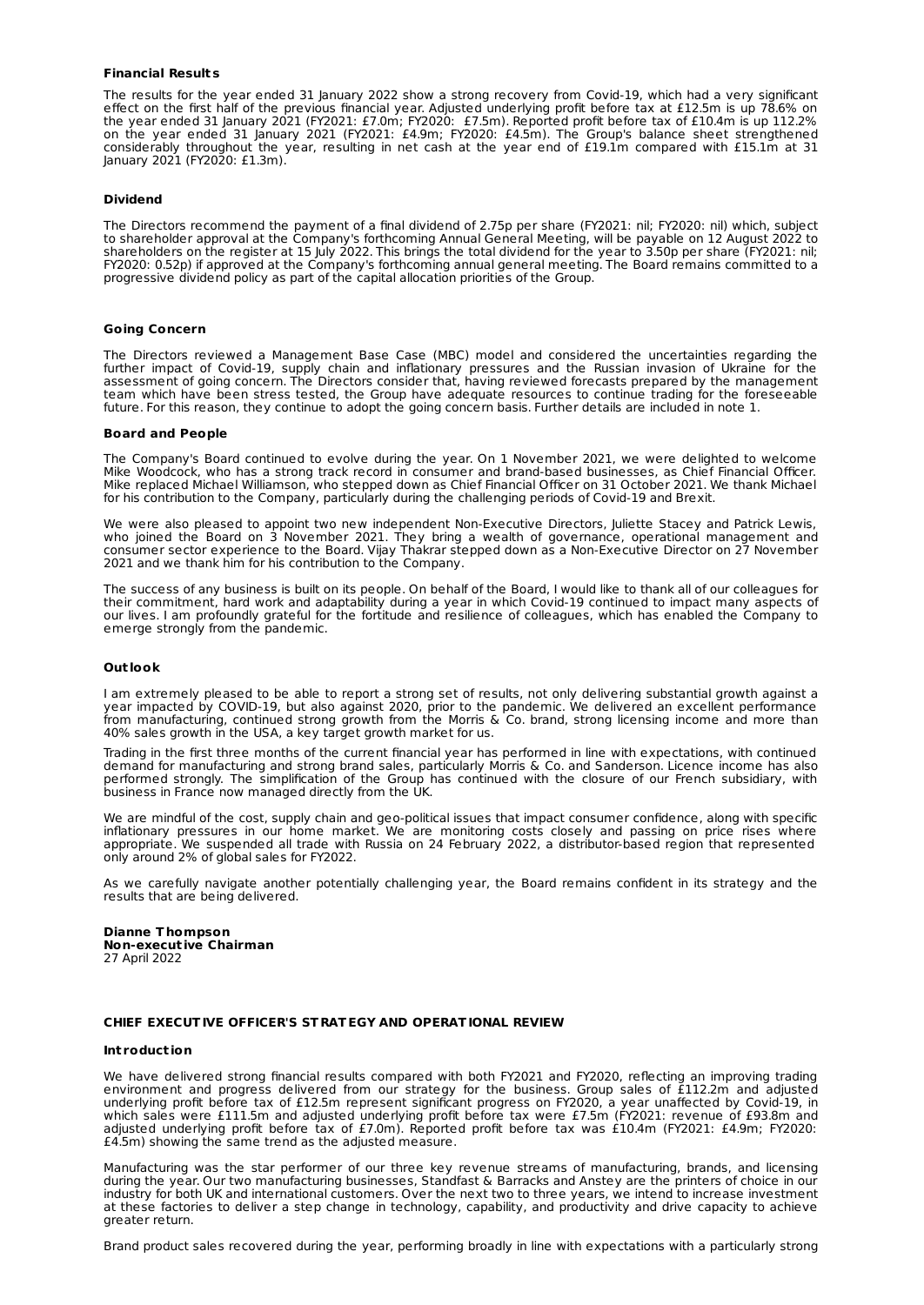performance from Morris & Co., up 32.4% on FY2021 in constant currency and up 45.1% on FY2020 in constant currency. Licensing income performed strongly during the year, with income up 43.7% compared with FY2021 in constant currency.

Geographically, North America delivered an excellent performance, recording growth of 42.3% against FY2021 and up 24.1% against FY2020 in constant currency. Our US subsidiary, Sanderson Design Group Inc., had its best year in terms of sales and profits since it was founded in 1998. This performance reflected strategic initiatives, including a greater showroom network and road sales team presence in the North American market.

#### **ST RATEGY AND PROGRESS**

We set out our growth strategy for the Group in October 2019 and this strategy remains unchanged. The key elements are summarised below:

**Driving t he brands:** The Group has a strong and broad portfolio of powerful brands, each with clear market positioning. Our intention is to focus precisely on the individuality of each brand, giving each its own market, channel, product, and communications strategy; thereby strengthening their appeal to drive demand in their respective marketplaces.

**Focusing on core products:** The Group has two strong manufacturing arms that benefit the brands' business. Our strategy is to focus on our core products of wallpaper, fabric and paint and to build our finished goods offer with our partners.

Partnering with core customers: The strategic focus on the individuality of each brand, and our tailored service, will help cement relationships with key customers, while enhanced communication will drive demand for both heritage and contemporary brands from consumers, through our interior design partners, retail channels and hospitality partners. We will continue to deepen our relationships with existing licensing partners and seek new opportunities.

**Invest ing in people:** People, and creativity, are at the heart of our business. In our industry, Sanderson Design Group is a favoured destination for emerging new designers, and we will benefit from doing even more to bring in new creative and other talent, nurture it and create a high-performance culture.

**Growing key geographies:** Our brands have significant international market potential, reflected in their being sold in more than 85 countries worldwide. To maximise return, we are focused on building market share in three key geographies: the UK, Northern Europe and the USA. Our approach is tailored to each individual region.

We have made significant progress during the year and delivered results from pursuing this strategy.

#### **Efficiency**

Improving the efficiency of the business by reducing the number of stocked items (SKUs) is an integral part of our strategy. Our focus has been on fewer, stronger collection launches to reduce the number of SKUs. Historically, only a proportion of them sold particularly well whilst others added to costs and inventory.

Launching collections digitally, rather than through pattern books, and monitoring online sample requests has helped us to identify the most popular designs and colourways in new collections. This has saved cost on stock and improved efficiency. The pattern books that we print only to include designs and colourways that are most likely to become best-sellers.

The Group has now reached its target of SKU reduction. The number of collections launched has reduced and each SKU is much more targeted to the market's requirements. As a result, the number of sales per SKU is increasing and a better return on investment is being achieved. The intention is to keep the number of SKUs at approximately 12,000 live options of fabric and wallpaper, with a broadly one-in/one-out SKU merchandising policy.

The simplification of the Group structure has continued with the closure on 31 January 2022 of our French subsidiary, with business in France now managed directly from the UK. The one-off closure cost of £1.1m has been included as a non-underlying item. The closure of the French subsidiary, which traded only around break-even at best over the past 25 years, follows the closure in prior year of our Moscow-based subsidiary as its sales were non-material to the Group. The Group now has just two trading subsidiaries, one in the UK and one in the US, and a network of distributors worldwide.

#### **Sustainability**

We launched our Live Beautiful sustainability strategy in April 2021 with a broad range of initiatives including two major commitments: for the Group to be net carbon zero by 2030 and to be the employer of choice in the interior design and furnishings industry.

Our employee engagement survey carried out in 2021 gave an overall employee satisfaction rating of 78%, which compares with 58% two years before, in 2019, when the survey was last conducted. We have since raised our target of 70% to 80% for employee satisfaction as we continuously strive for improvement. The survey will next be conducted in 2023.

We were pleased to receive our Year 4 Planet Mark sustainability certification, which measures our carbon footprint. In the year to 31 January 2022, our total carbon footprint was 7,452.9 tonnes, an increase on FY2021's 6,359.3 tonnes reflecting the increase in productivity during the year, but a decrease compared with FY2020's 7,977.8 tonnes despite a sales performance ahead of that year.

#### **Digital and direct -to-consumer init iat ives**

Through several incubator projects, we are experimenting with digital and direct-to-consumer routes to market to identify the best approach for each brand in our portfolio. During the year, we launched an online shop for the Scion brand through a franchise partnership at [scionliving.com](http://scionliving.com); we launched our own direct-to-consumer brand, Archive by Sanderson Design; and we have just opened our first store for Morris & Co. as a directly-operated concession within Harrods, London, with the intention to also move that offer online after the initial period. The insights we gain from these projects, and other initiatives such as selling paint online from our brand websites, will shape our future strategy in this area.

#### **OPERATIONAL REVIEW**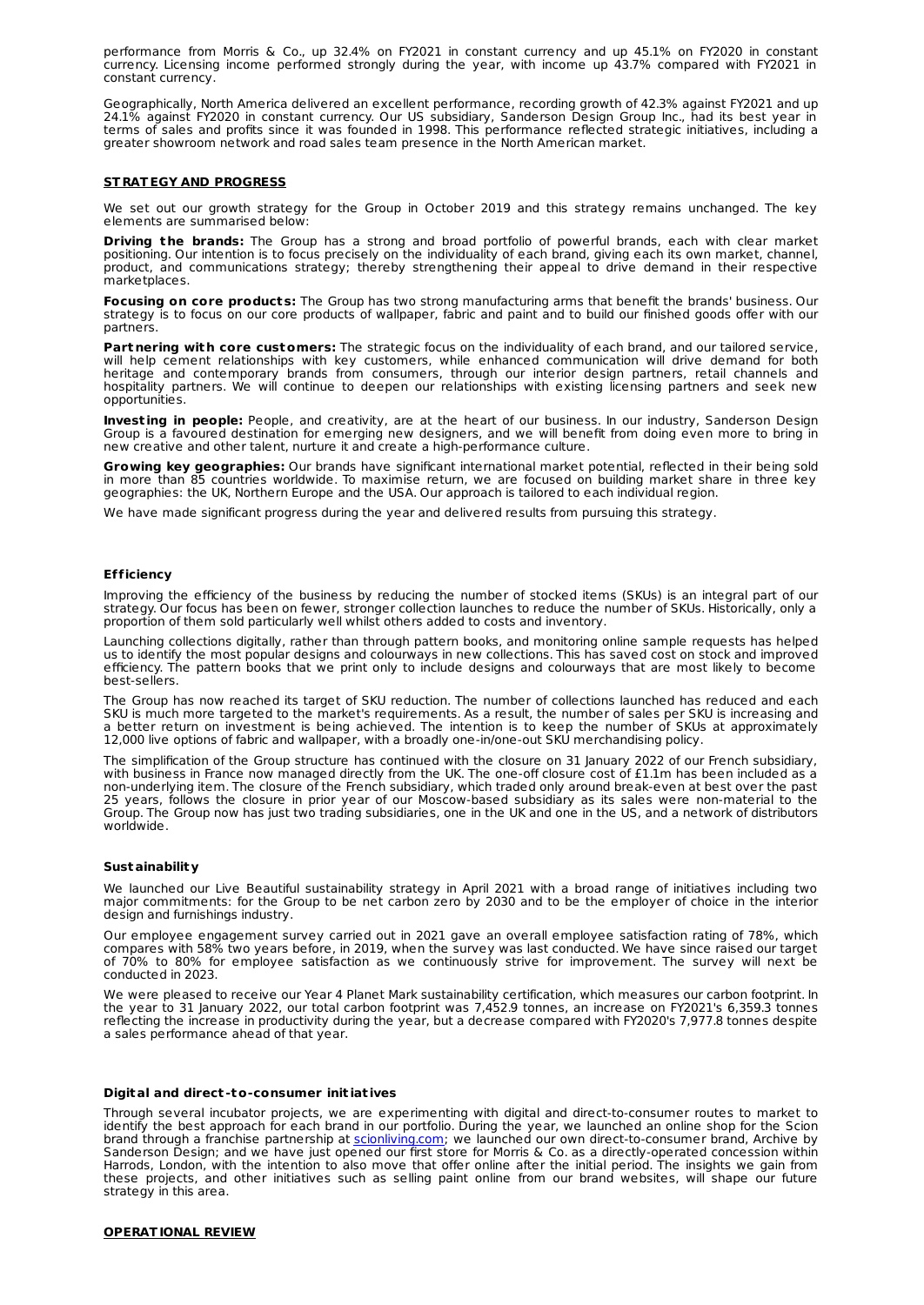The table below shows the Group's sales performance in the year ended 31 January 2022, compared with FY2021 and with FY2020, the most recent pre-pandemic year. The table shows our three key revenue streams of manufacturing, brand product sales, and licensing income. It also gives the four key geographies of our brand product sales: the UK, Northern Europe, North America and Rest of the World.

|                                                                                                           | Year ended 31 January<br>$(\text{fm})$ |                  |        | Change $(\%)$<br>2022 compared<br>with 2021 |                      | Change (%)<br>2022 compared with<br>2020 |                      |
|-----------------------------------------------------------------------------------------------------------|----------------------------------------|------------------|--------|---------------------------------------------|----------------------|------------------------------------------|----------------------|
|                                                                                                           | 2022                                   | 2021             | 2020   | Reported                                    | Constant<br>currency | Reported                                 | Constant<br>currency |
| UK Brand product sales                                                                                    | 43.7                                   | 38.1             | 44.9   | 14.7%                                       | 14.7%                | (2.7%                                    | $(2.8\%)$            |
| International Brand<br>product sales                                                                      | 40.4                                   | 34.5             | 39.8   | 17.1%                                       | 21.3%                | 1.5%                                     | 5.0%                 |
| North America                                                                                             | 16.6                                   | 12.5             | 14.4   | 32.8%                                       | 42.3%                | 15.3%                                    | 24.1%                |
| Northern Europe                                                                                           | 13.2                                   | 12.5             | 13.0   | 5.6%                                        | 7.8%                 | 1.5%                                     | 2.5%                 |
| Rest of the World                                                                                         | 10.6                                   | 9.5              | 12.4   | 11.6%                                       | 12.8%                | (14.5%)                                  | (13.5%)              |
| <b>Brand</b><br>product<br>Total<br>sales<br>carriage<br><i><u><b>Includes</b></u></i><br><i>income</i> ) | 84.1                                   | 72.6             | 84.7   | 15.8%                                       | 17.8%                | $(0.7\%)$                                | $0.8\%$              |
| Licensing income                                                                                          | $\overline{5.2}$                       | $\overline{3.7}$ | 5.5    | 40.5%                                       | 43.7%                | $(5.5\%)$                                | $(2.2\%)$            |
| Total<br><b>Brand</b><br>sales<br>including<br>Licensing                                                  | 89.3                                   | 76.3             | 90.2   | 17.0%                                       | 19.0%                | $(1.0\%)$                                | 0.6%                 |
| <b>Manufacturing</b><br>Total<br>sales*                                                                   | 41.7                                   | 28.4             | 35.6   | 46.8%                                       | $\blacksquare$       | 17.1%                                    |                      |
| Intercompany elimination*                                                                                 | (18.8)                                 | (10.9)           | (14.3) | 72.5%                                       |                      | 31.5%                                    |                      |
| Total Revenue*                                                                                            | 112.2                                  | 93.8             | 111.5  | 19.6%                                       |                      | 0.6%                                     |                      |

\*does not report in constant exchange rate

#### **MANUFACT URING**

Our unique, integrated vertical supply chain is an important pillar in our growth strategy and will be the focus of increased investment in the next two to three years.

The two factories, Standfast & Barracks and Anstey Wallpaper Company, print for our own brands and for third parties, positioning them at the centre of our industry. Our third-party sales, in the UK, Europe and the USA, reflect our premium print technologies and world-class excellence in design, manufacturing, customer service and innovation.

Both factories are printing an increasing proportion of their output through digital printing, which will be the focus of investment in the years ahead.

|                                     | Year ended 31 January<br>(£m) |      |      | Change $(\%)$<br>2022 compared<br>with<br>2021 | Change (%)<br>2022 compared<br>with<br>2020 |  |
|-------------------------------------|-------------------------------|------|------|------------------------------------------------|---------------------------------------------|--|
|                                     | 2022                          | 2021 | 2020 | Reported                                       | Reported                                    |  |
| Sales to Group brands               | 18.8                          | 10.9 | 14.3 | 72.5%                                          | 31.5%                                       |  |
| Third party sales                   | 22.9                          | 17.5 | 21.2 | 30.9%                                          | $8.0\%$                                     |  |
| <b>Total Manufacturing</b><br>sales | 41.7                          | 28.4 | 35.5 | 46.8%                                          | 17.5%                                       |  |

#### **Standfast & Barracks ('Standfast ')**

Standfast, our fabric printing factory, is widely regarded, internationally, as the destination for creative, innovative and high-quality fabric printing. Standfast continues to exploit its extensive archive and original artwork, with a talented design studio that reinterprets antique, heritage and classic design into prints relevant for today.

Total sales at Standfast increased significantly in the year to £21.3m (FY2021: £14.4m; FY2020: £17.0m).

Digital printing at Standfast as a proportion of factory output was 69% (FY2021: 61%; FY2020: 52%).

#### **Anstey Wallpaper Company ('Anstey')**

Anstey, our wallpaper printing and paint-tinting business, is an unrivalled factory in its range of wallpaper printing techniques on one site. We continue to invest in new technology to extend the potential of the factory and to build on its unique capabilities. Third-party customers reference the unique ability of Anstey to work consistently across the range of techniques and to combine them.

Total sales at Anstey increased to £20.4m (FY2021: £14.0m; FY2020: £18.5m).

In line with the Group's stated ambition to increase capacity, Anstey has reviewed shift patterns and completed a restructure that opened a total of 20 new roles in the business to ensure capacity for growth, of which 16 have been recruited.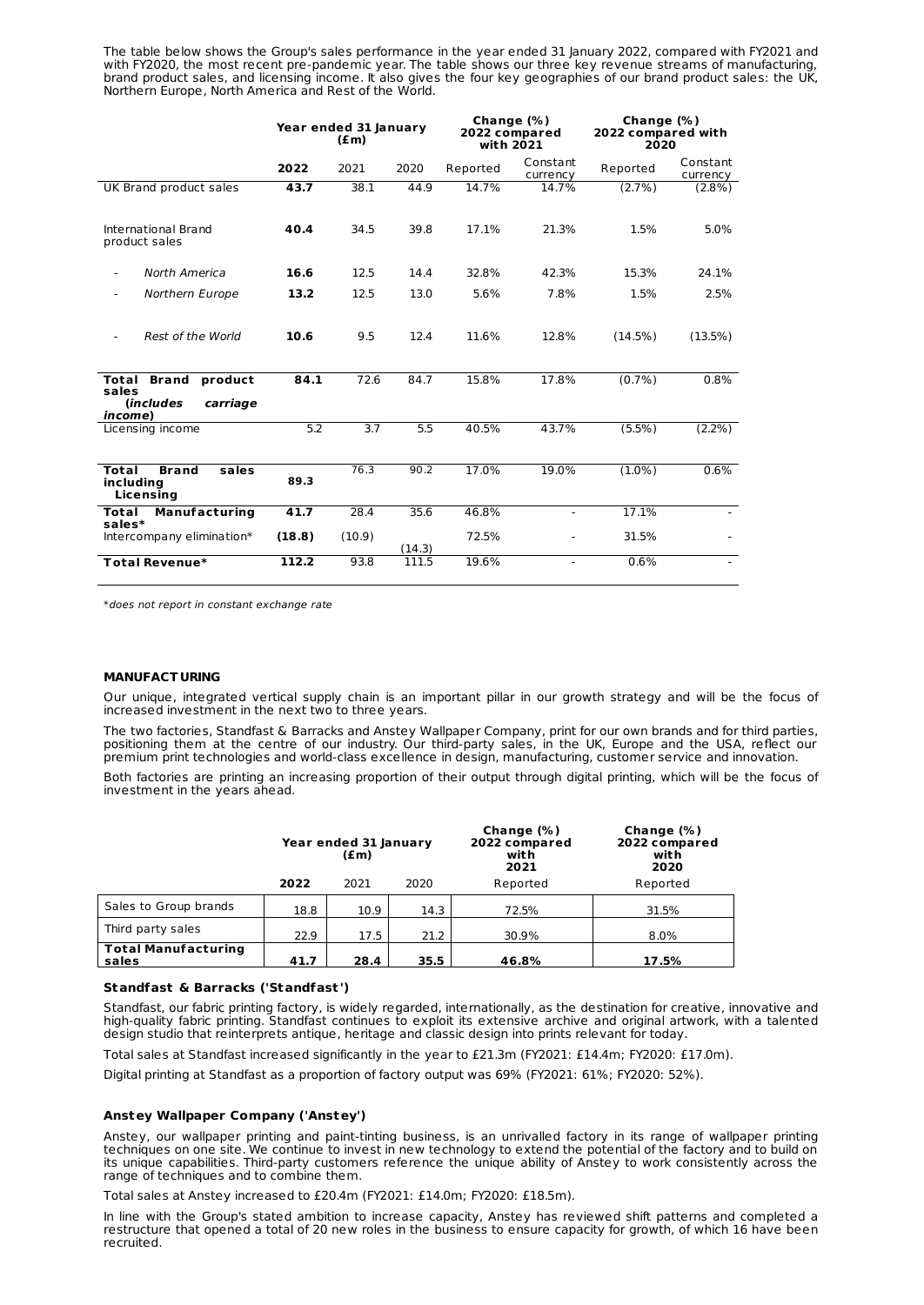#### **T HE BRANDS**

The Brands segment comprises heritage brands Sanderson, Morris & Co, and Zoffany; contemporary brands Harlequin, Scion, Clarke & Clarke and new consumer brand Archive by Sanderson Design. During the year, the relatively small Anthology brand was absorbed into Harlequin as detailed in our interim results announced 13 October 2021. Existing Anthology products will continue to be sold and supported by Harlequin and no new products will be launched.

The Brands segment includes licensing income as well as global trading from the brands, including our overseas sales offices in the USA, Dubai, Netherlands, and Germany.

|                 |                  | Year ended 31 January<br>(£m) |      | Change $(\%)$<br>2022 compared with<br>2021 |                      | Change $(\%)$<br>2022 compared with<br>2020 |                      |  |
|-----------------|------------------|-------------------------------|------|---------------------------------------------|----------------------|---------------------------------------------|----------------------|--|
| <b>Brands</b>   | 2022             | 2021                          | 2020 | Reported                                    | Constant<br>currency | Reported                                    | Constant<br>currency |  |
| Morris & Co.    | 16.4             | 12.6                          | 11.4 | 30.2%                                       | 32.4%                | 43.9%                                       | 45.1%                |  |
| Sanderson       | 14.4             | 11.6                          | 13.1 | 24.1%                                       | 26.2%                | 9.9%                                        | 11.4%                |  |
| Zoffany         | 8.6              | 7.8                           | 9.6  | 10.3%                                       | 11.6%                | (10.4%)                                     | (8.8%)               |  |
| Clarke & Clarke | 24.6             | 21.7                          | 25.1 | 13.4%                                       | 14.8%                | $(2.0\%)$                                   | $(0.5\%)$            |  |
| Harleguin       | 17.6             | 16.0                          | 21.3 | 10.0%                                       | 11.9%                | (17.4%)                                     | (16.0%)              |  |
| Scion           | 2.2 <sub>2</sub> | 2.4                           | 3.2  | (8.3%)                                      | (5.9%)               | (31.3%)                                     | (29.4%)              |  |

#### **Morris & Co.**

Brand product sales for Morris & Co. in the UK were up 31.6%, in Northern Europe were up 6.6% and in North America were up 89.9% in constant currency compared with FY2021 and up 24.7%, 37.6% and 136.1% respectively compared with FY2020.

The brand's sales were driven in part by Morris & Co.'s 160th anniversary year in 2021, with an anniversary compilation collection of the brand's best sellers performing significantly ahead of our expectations. Marketing around the anniversary is continuing into current financial year, with the brand staging its first-ever show garden at the 2022 Chelsea flower show. Award-winning garden designer Ruth Willmott has created an exciting and highly imaginative show garden on the main avenue based on two of William Morris's best known wallpaper designs, Trellis and Willow Boughs.

The Simply Morris collection, a new design concept for Morris & Co., targeted at sunshine states was launched in 25 September 2021. This modern interpretation of Morris & Co. designs using clear grounds represents a fresh take on maximalism. Initial sales have been very encouraging.

We have recently announced several new Morris & Co. initiatives to drive sales in the current year including the launch of a second capsule of wallpapers and fabrics in collaboration with Ben Pentreath, the influential architect and designer. This new collection, Cornubia, has just been launched to critical acclaim and featured in our Chelsea Harbour showroom during London Design Week last month.

In February 2022, we relaunched Morris & Co. paints, which have been out of production since 2008 though frequently requested by customers. This new range of 40 paints are in colours based on historic William Morris colour recipes and on documents from the Company's extensive Morris & Co. design archive. Initial sales are exclusive to UK independent retailers for six months, after which the product will move to general distribution. Retailers have responded positively with all point-of-sale support material taken up and subsequent feedback from sampling has been very positive.

We are also excited by the recent opening of the Morris & Co. Home Emporium, a new shop-in-shop concept at Harrods' flagship Knightsbridge store in London. In addition to fabric and wallpaper, the concession store will sell the full breadth of Morris & Co. products across furniture, bedlinen, cushions, rugs, paint, tableware, scarfs, and leather goods with a range of limited edition products exclusive to the Emporium.

#### **Sanderson**

Brand product sales at Sanderson in the UK were up 23.4%, in Northern Europe were up 17.5% and in North America were up 58.8% in constant currency compared with FY2021 and up 6.0%, 6.6% and 63.8% respectively compared with FY2020.

To celebrate the brand's 160<sup>th</sup> anniversary, in June 2021 Sanderson launched the Sanderson One Sixty compilation collection of re-worked classic designs of fabrics and wallpapers, sales of which have exceeded expectations. The brand also began an exciting collaboration with Maro Itoje, the England rugby star, who, as a modern British icon, features as the new face of the Very Sanderson media campaign.

In line with our strategy of fewer, stronger launches, Sanderson collections have been rationalised to one big launch each year. Following the successful Sanderson One Sixty launch last year, we have just launched Water Garden, which has been very well received. Water Garden also features the panel designed by our sponsored QEST scholar, Rachel Spelling.

#### **Zoffany**

Zoffany's brand product sales in the UK were up 12.1%, in Northern Europe were down 8.3% and in North America were up 36.2% in constant currency compared with FY2021 and down 13.8%, down 15.2% and up 25.9% respectively compared with FY2020.

The Kensington Walk collection of wallpapers and fabrics was last year's key launch for the Zoffany brand and was launched in 13 May 2021. Designer Ruth Blanke's addition to the Palladio collection of wallpapers, Avalonis, was launched in February 2022. Ruth won last year's Royal College of Art award to create a new wallpaper for the Palladio wallpaper collection, an award for new designers offered annually by the Company.

Zoffany also launched a Luxury Coordinates range of fabrics and paints to complement the brand's wallpapers. The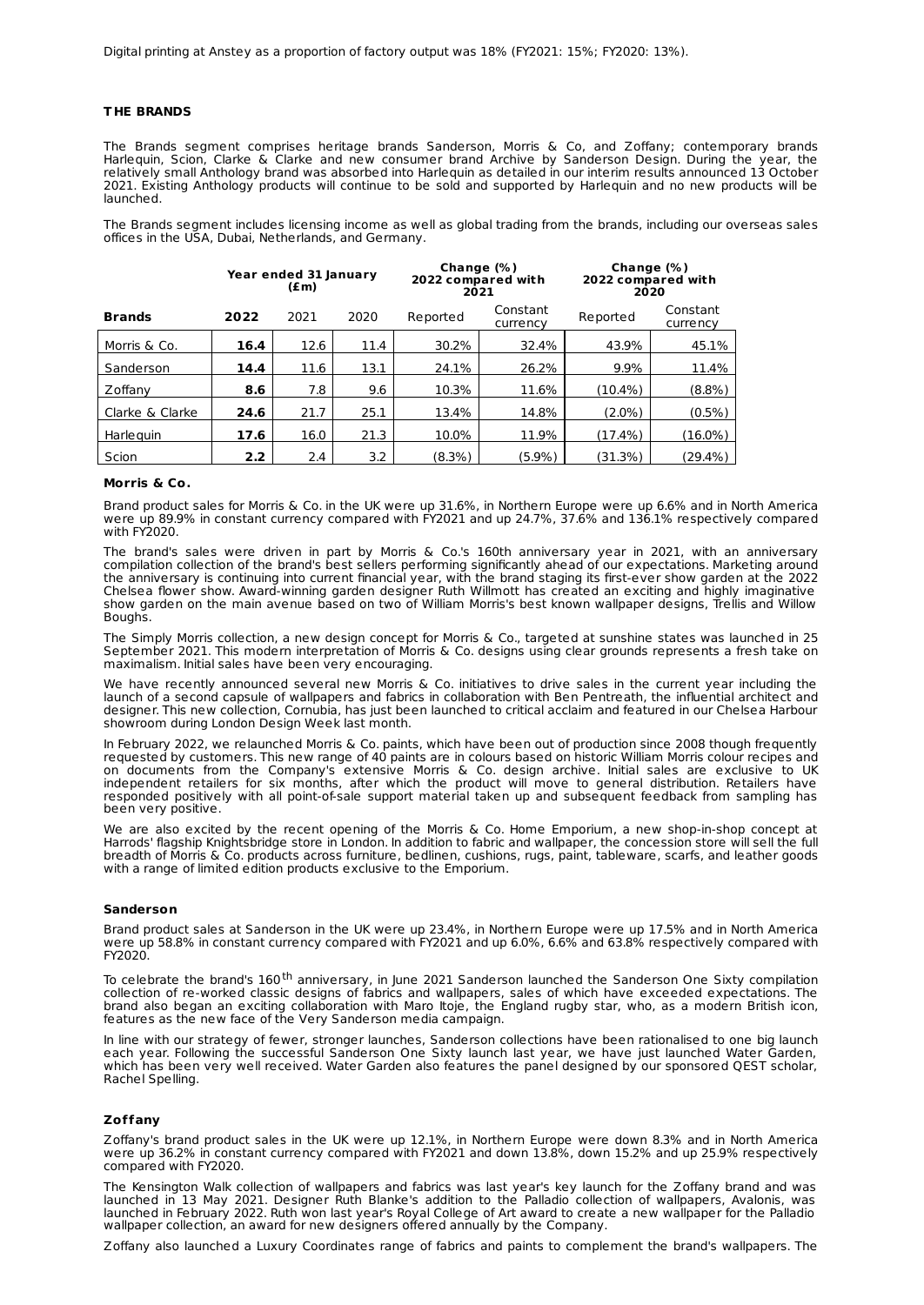range includes a new paint finish, True Matt, which has a chalky finish and is environmentally friendly. True Matt, available in 156 colours, has been very well received, winning the Paint Collection category in Livingetc Style Awards 2021.

#### **Clarke & Clarke**

Clarke & Clarke's brand product sales in the UK were up 12.6%, in Northern Europe were up 14.5% and in North America were up 32.9% in constant currency compared with FY2021 and up 2.4%, down 2.1% and down 4.6% respectively compared with FY2020.

FY2022 was a fantastic year for the brand in North America, where it is distributed by Kravet Inc. under a very positive relationship.

Clarke & Clarke's collections in the UK with Emma J Shipley and Tess Daly have continued to grow well. The brand's exciting partnership with heritage tableware company Wedgwood resulted in the launch of Wedgwood homewares in March this year, including fabrics and wallpapers for international distribution through both brands' networks.

Increasing the proportion of the brand's wallpaper output, as historically the brand has been almost exclusively fabric focused, has been a key strategic ambition for the brand. Further progress with this important opportunity is expected later this year with an autumn collection launch.

#### **Harlequin**

Harlequin's brand product sales in the UK were up 6.5%, in Northern Europe were down 4.2% and in North America were up 33.8% in constant currency compared with FY2021 and down 19.4%, down 20.4% and up 14.9% respectively compared with FY2020.

Through a number of new initiatives, we are seeking to drive renewed impetus behind the Harlequin brand. In September 2021, the Group used TV advertising for the first time to promote the Harlequin brand through a campaign called Own the Room, which seeks to empower consumers to choose the best designs and colours for emotional and physical well-being.

The Own the Room campaign was based on a specially commissioned white paper by Professor Stephen Westland of Leeds university, exploring our emotional and physical responses to colour. This resulted in a colour quiz being developed on the Harlequin website, to help consumers identify their ideal colour and design choices. Harlequin collections are presented as colour stories to suit each of our four profiles: Rewild, Reflect, Retreat and Renew. The quiz, the white paper and further details of the Own the Room campaign can be found at the Harlequin website via this link: <https://harlequin.sandersondesigngroup.com/white-paper/>

#### **Scion**

Scion's brand product sales in the UK were down 0.2%, in Northern Europe were down11% and in North America were down 16% in constant currency compared with FY2021 and down 26%, 28.8% and 25.6% respectively compared with FY2020. The smallest brand in the portfolio, the strategically reduced investment in new designs and the important proportion of licensing, lead to a good level of contribution.

As part of advancing the Group's digital strategy, the Company signed an agreement in November 2020 with a business formed by the leading internet retailer Jane Clayton and Company to launch a direct-to-consumer online shop, Scion Living. The shop, which sells a broad range of Scion's wallpapers, fabrics and licensed products, went live in June 2021 at <u>[www.scionliving.com](http://www.scionliving.com)</u>. Sales of direct-to-consumer are not material, but the metrics of visitors to the site, and sales, are beginning to improve and we will provide a further update with the current year's interim results.

Scion is proud to have recently entered a collaboration with Designs in Mind, the social enterprise and mental health charity, whose mission is to support those living with mental health challenges through creativity in art. Scion will work with Designs in Mind on a capsule collection of designs in a range of fun and fresh prints, conceptualised through workshops held at the studio.

#### **Archive by Sanderson Design**

Archive by Sanderson Design is a completely new, direct-to-consumer brand launched in September 2021. This maximalist brand, which targets digitally native consumers, who are new customers for the Group, is an important part of our experimentation with new routes to market. The brand leverages the Company's design archive, using heritage designs predominantly from Arts & Crafts period designers.

The brand's first collection comprised a capsule range of wallpapers, fabrics, cushions and lampshades. A made-to measure service for curtains, blinds and smaller furniture items is provided on the brand's website as part of developing the brand as a lifestyle offering. Bedding is due to launch in May 2022.

Selfridges, the leading luxury lifestyle retailer, was the exclusive retail partner for the launch of the brand, which took place in store in mid-October 2021 with distribution widening to selected retailers after the initial period.

As the brand has only recently launched, its sales in FY2022 were non-material and we remain excited by its potential and the insights to be gained from a direct-to-consumer offering.

#### **LICENSING**

Licensing income performed strongly during the year, with profits up 43.7% compared with FY2021 in constant currency. Core categories, including bedding and window coverings, remained robust and some exciting new licensing agreements were signed.

Licensing revenue of £5.2m (FY2021: £3.7m; FY2020: £5.5m) includes £1.4m (FY2021: £0.8m; FY2020: £2.3m) of minimum guaranteed income which is recognised on contract signature for both new agreements and renewals in accordance with IFRS 15.

Our core licensing income includes bedding with Bedeck, window-coverings with Blinds2Go and a number of important strategic partners across the homewares sector in Japan, including bedding with Nishikawa, textiles with Kawashima and wallcoverings with Sangetsu. The agreement with Blinds2Go performed very strongly during the year, particularly with the Harlequin and Scion brands. Core licensing income also benefits from many smaller agreements across a wide range of homewares.

Since signing our first licensing agreement with NEXT in March 2020, NEXT has become an increasingly important licensing partner for the Group across the Morris & Co., Sanderson and Scion brands and across a broad range of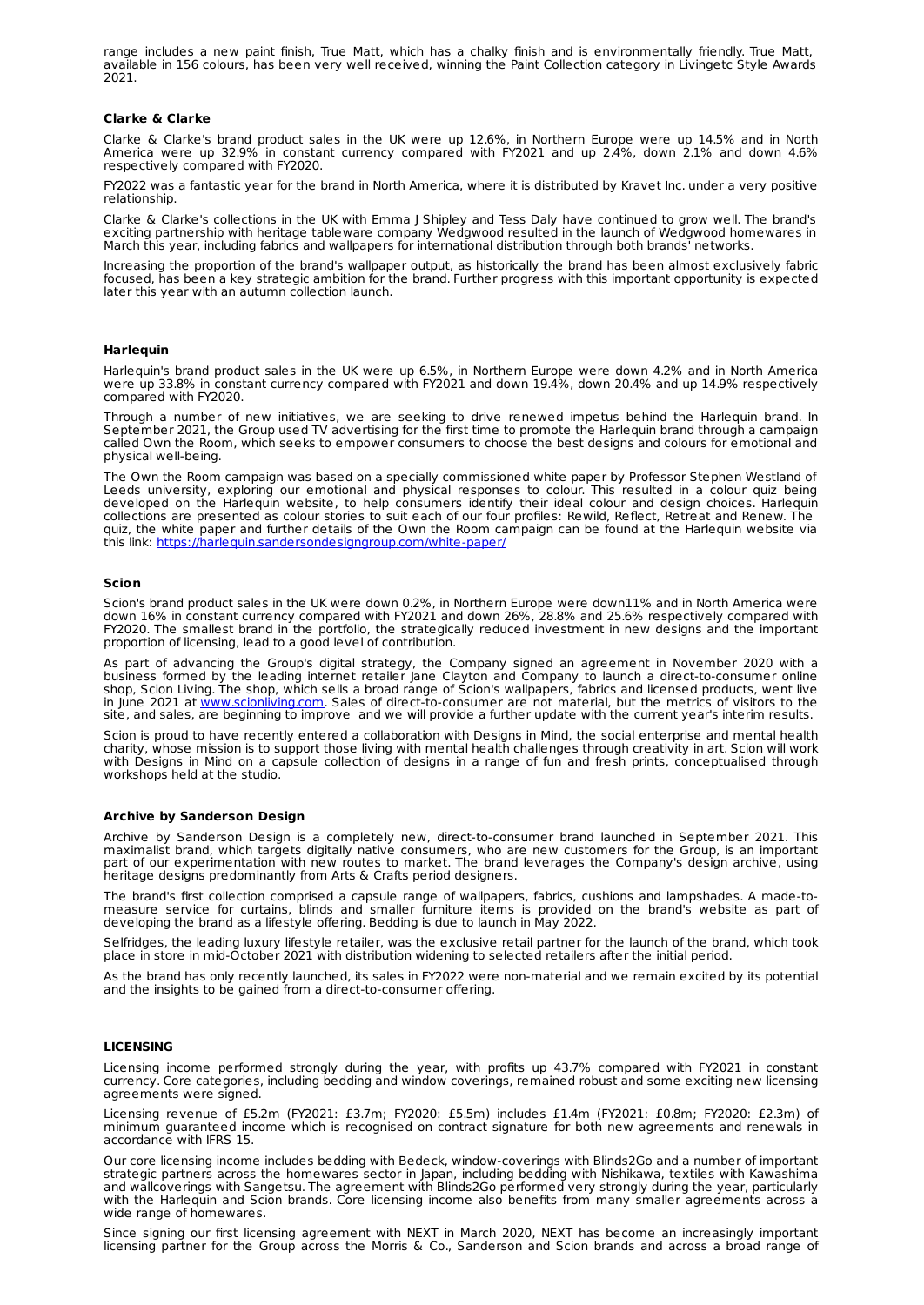home and apparel products.

NEXT's Morris & Co. womenswear was successful from launch in April 2021 through the autumn/winter seasons and it continues for two further seasons in the current calendar year. Our most recent licensing deal with NEXT was announced in October 2021, comprising a homewares collaboration with the Morris & Co. brand.

We also signed a number of other exciting new licensing deals during the year. In May 2021, we signed a new exclusive agreement with Sangetsu for Morris & Co. products in Japan and 14 countries in east and southeast Asia. The first products under this agreement are expected to be launched in autumn this year. In August 2021, we signed our first major licensing agreement in the US, again for the Morris & Co brand. This agreement, with kitchenware specialist Williams Sonoma, covers a broad range of tableware, cookware and kitchen accessories, due to launch in August 2022.

A Sanderson collaboration with Paige jeans, the upscale US fashion company, launched in February 2022 as a capsule that sells in luxury retailers internationally and on the Paige.com website.

The Company is progressing a pipeline of further licensing opportunities, leveraging its brands and design archives.

#### **Summary**

We are very pleased with the performance of the business during the year and the strength with which we have emerged from Covid. We were able to accelerate some of our strategic initiatives during the year, for example in achieving our five-year SKU reduction in under three years. We now have a much more efficient and agile business with a strong balance sheet. Investment in the near term will focus on our manufacturing operations, where we see significant further opportunities in digital printing. Recent collection launches across our portfolio of brands have been well received and we continue to support the brands with exciting marketing initiatives and licensing agreements, which gives us confidence in the year ahead. Finally, I would like to express my gratitude and heartfelt thanks to all of our colleagues for making the business a success throughout another challenging year.

#### **Lisa Montague Chief Execut ive Officer**

27 April 2022

#### **CHIEF FINANCIAL OFFICER'S REVIEW**

The Chairman's Statement and the Chief Executive Officer's Strategic and Operating Review provide an analysis of the key factors contributing to our financial results for the year ended 31 January 2022. The results show a year of strong trading and cash generation, reflecting the receding impact of Covid-19 on the business and delivery of the Group's strategy for growth.

#### **Revenue**

Our reported revenue for the year was £112.2m compared with £93.8m in FY2021 and £111.5m in the pre-Covid year of FY2020.

|                          | Year ended 31 January (£m) |      | Change $(\%)$<br>2022 compared<br>with 2021 | Change $(\%)$<br>2022 compared<br>with 2020 |           |
|--------------------------|----------------------------|------|---------------------------------------------|---------------------------------------------|-----------|
| Revenue                  | 2022                       | 2021 | 2020                                        | Reported                                    | Reported  |
| <b>Brands</b>            | 84.1                       | 72.6 | 84.7                                        | 15.8%                                       | $(0.7\%)$ |
| Licensing                | 5.2                        | 3.7  | 5.5                                         | 40.5%                                       | $(5.5\%)$ |
| <b>Total Brands</b>      | 89.3                       | 76.3 | 90.2                                        | 17.0%                                       | $(1.0\%)$ |
| Manufacturing - External | 22.9                       | 17.5 | 21.3                                        | 30.9%                                       | 7.5%      |
| Group                    | 112.2                      | 93.8 | 111.5                                       | 19.6%                                       | 0.6%      |

#### **Gross Profit**

Gross Profit for the full year was £73.8m, compared with £56.9m in FY2021 and £68.2m in FY2020, whilst the Gross Profit Margin at 65.8% represents an increase of 510 basis points over FY2021 (60.7%) and 460 basis points over FY2020 (61.2%).

The Group has adjusted the profit figures for FY2021 and FY2020. See the section later on prior year adjustments for further details.

|           |                   | Year ended 31 January |                  |                  |  |
|-----------|-------------------|-----------------------|------------------|------------------|--|
|           |                   | 2022                  | 2021<br>restated | 2020<br>restated |  |
| Products  | Revenue (£m)      | 107.0                 | 90.1             | 106.0            |  |
|           | Gross Profit (£m) | 68.6                  | 53.2             | 62.9             |  |
|           | %                 | 64.1%                 | 59.1%            | 59.3%            |  |
|           |                   |                       |                  |                  |  |
| Licensing | Revenue (£m)      | 5.2                   | 3.7              | 5.5              |  |
|           | Gross Profit (£m) | 5.2                   | 3.7              | 5.5              |  |
|           | %                 | 100%                  | 100%             | 100%             |  |
|           |                   |                       |                  |                  |  |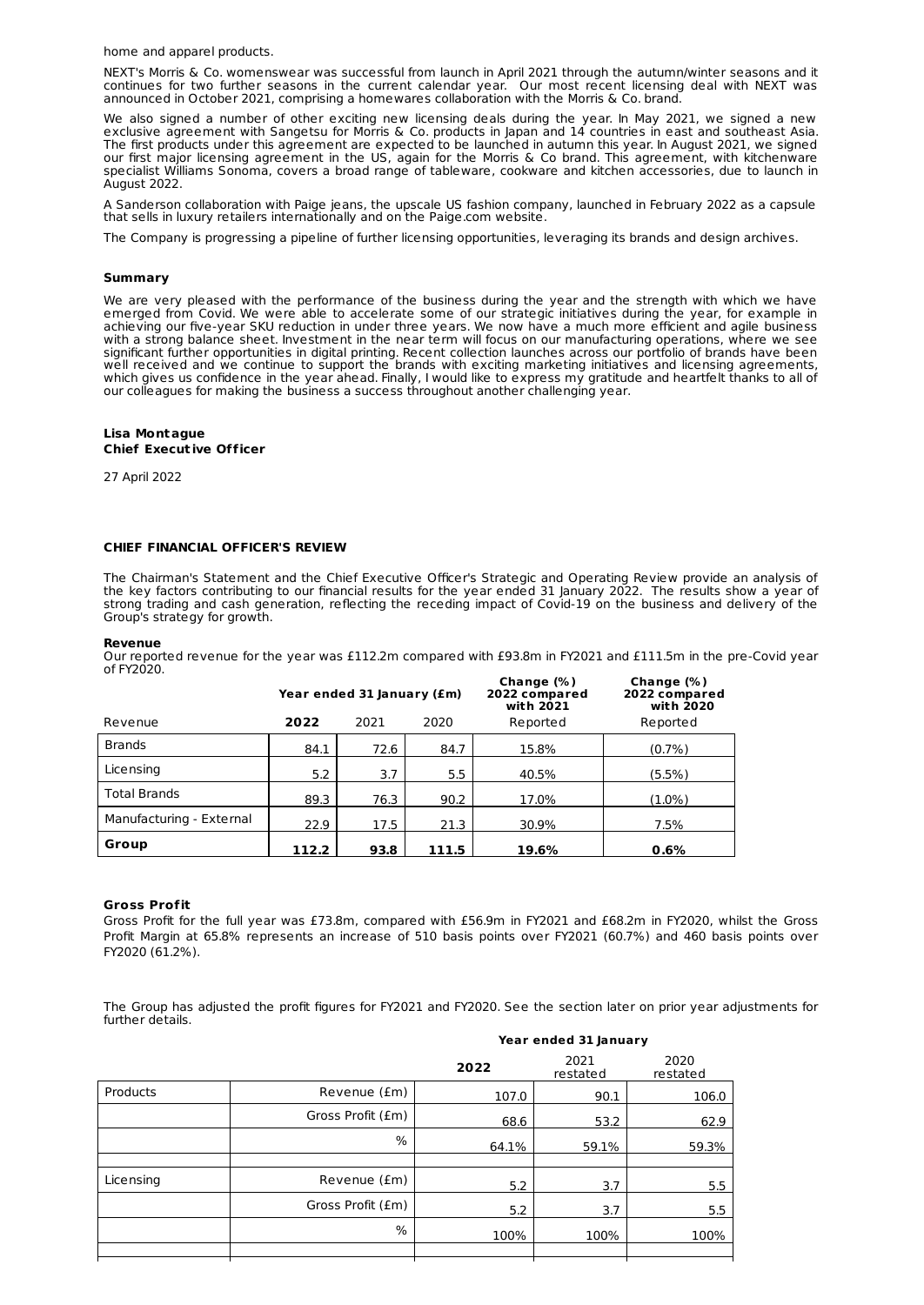| Total | Revenue (£m)      | 112.2 | 93.8  | 111.5 |
|-------|-------------------|-------|-------|-------|
|       | Gross Profit (£m) | 73.8  | 56.9  | 68.2  |
|       | %                 | 65.8% | 60.7% | 61.2% |

Excluding the impact of licence income, which generates 100% gross profit, margins improved to 64.1% in FY2022 versus 59.1% in FY2021 and 59.3% in FY2020. This improvement was a result of a change in the sales mix towards higher margin brands within the portfolio and volume driven efficiencies at the Group's two manufacturing sites.

#### **Profit before tax**

Profit before tax was £10.4m up from £4.9m in FY2021 and £4.5m in FY2020. This strong profit performance is driven by sales growth, gross margin improvement and a continued focus on cost control.

|                                   | Year ended 31 January (£m) |                  |                  |  |  |
|-----------------------------------|----------------------------|------------------|------------------|--|--|
|                                   | 2022                       | 2021<br>restated | 2020<br>restated |  |  |
| Revenue                           | 112.2                      | 93.8             | 111.5            |  |  |
| <b>Gross Profit</b>               | 73.8                       | 56.9             | 68.2             |  |  |
| Distribution and selling expenses | (25.1)                     | (19.1)           | (22.9)           |  |  |
| Administration expenses           | (42.8)                     | (36.5)           | (45.8)           |  |  |
| Net other income                  | 4.5                        | 3.8              | 5.4              |  |  |
| Finance costs - net               | 0.0                        | (0.2)            | (0.4)            |  |  |
| Profit before tax                 | 10.4                       | 4.9              | 4.5              |  |  |

Distribution and selling expenses of £25.1m represented 22% of revenue in the year compared with 20% in FY2021 and 21% in FY2020. A combination of Covid 19 impacts and Brexit contributed to higher container costs and carrier related capacity issues, particularly in the first half of the financial year.

Administration expenses grew to £42.8m in FY2022 from £36.5m in FY2021. In the prior year, as a response to Covid-19, the business cut back on discretionary expenditure, with significant reductions in marketing and travel and a hiring freeze across the business. Although many of these activities recommenced in FY22, the benefits of our restructuring and ongoing cost efficiency and control measures are evident in that administration expenses are £3.1m below  $FY2020$  of  $f45.8m$ .

Other operating income of £4,342,000 (FY2021: £3,822,000; FY2020: £5,358,000) comprises consideration received from marketing materials of £4,046,000 (FY2021: £3,822,000; FY2020: £5,358,000) and a research and development expenditure credit ("RDEC") of £296,000 (FY2021: nil; FY2020: nil).

#### **Adjusted underlying profit before tax**

Adjusted underlying profit before tax was £12.5m up from £7.0m in FY2021 and £7.5m in FY2020.

|                                            |               | Year ended 31 January (£m) |                  |  |  |  |  |
|--------------------------------------------|---------------|----------------------------|------------------|--|--|--|--|
|                                            | 2022          | 2021<br>restated           | 2020<br>restated |  |  |  |  |
|                                            | $\mathsf{fm}$ | $\mathsf{fm}$              | $\mathsf{fm}$    |  |  |  |  |
| <b>Profit before tax</b>                   | 10.4          | 4.9                        | 4.5              |  |  |  |  |
| Amortisation of acquired intangible assets | 1.0           | 1.0                        | 1.0              |  |  |  |  |
| Restructuring and reorganisation costs     | 1.2           | 0.2                        | 1.0              |  |  |  |  |
| Forgiveness of loan                        | (0.4)         |                            |                  |  |  |  |  |
| Release of a provision for legal case      | (0.6)         |                            |                  |  |  |  |  |
| Underlying profit before tax               | 11.6          | 6.1                        | 6.5              |  |  |  |  |
| LTIP Accounting Charge                     | 0.4           | 0.4                        | 0.4              |  |  |  |  |
| Net defined benefit pension charge         | 0.5           | 0.5                        | 0.6              |  |  |  |  |
| Adjusted underlying profit before tax      | 7.0<br>12.5   |                            |                  |  |  |  |  |

Non underlying items comprise:

· Amortisation of intangible assets: £1.0m in respect of the acquisition of Clarke & Clarke in October 2016.

· Restructuring and reorganisation costs: As part of the Group's policy to rationalise certain operational and support functions, the decision was taken to close our French subsidiary and to manage all French operations from the UK. This resulted in a charge of £1.1m to reflect the costs of this reorganisation. Other reorganisations in the UK cost £0.1m

· Forgiveness of loan: On 7 May 2020 the Group entered a loan contract with Wells Fargo for \$0.6m (£0.4m) under the US Paycheck Protection Programme. On 20 April 2021, our application for forgiveness of the loan in accordance with the US Government Small Business Administration guidance was successful.

· Release of an accrual for a legal case: £0.6m release following the settlement of a legal claim in the USA with a former distributor.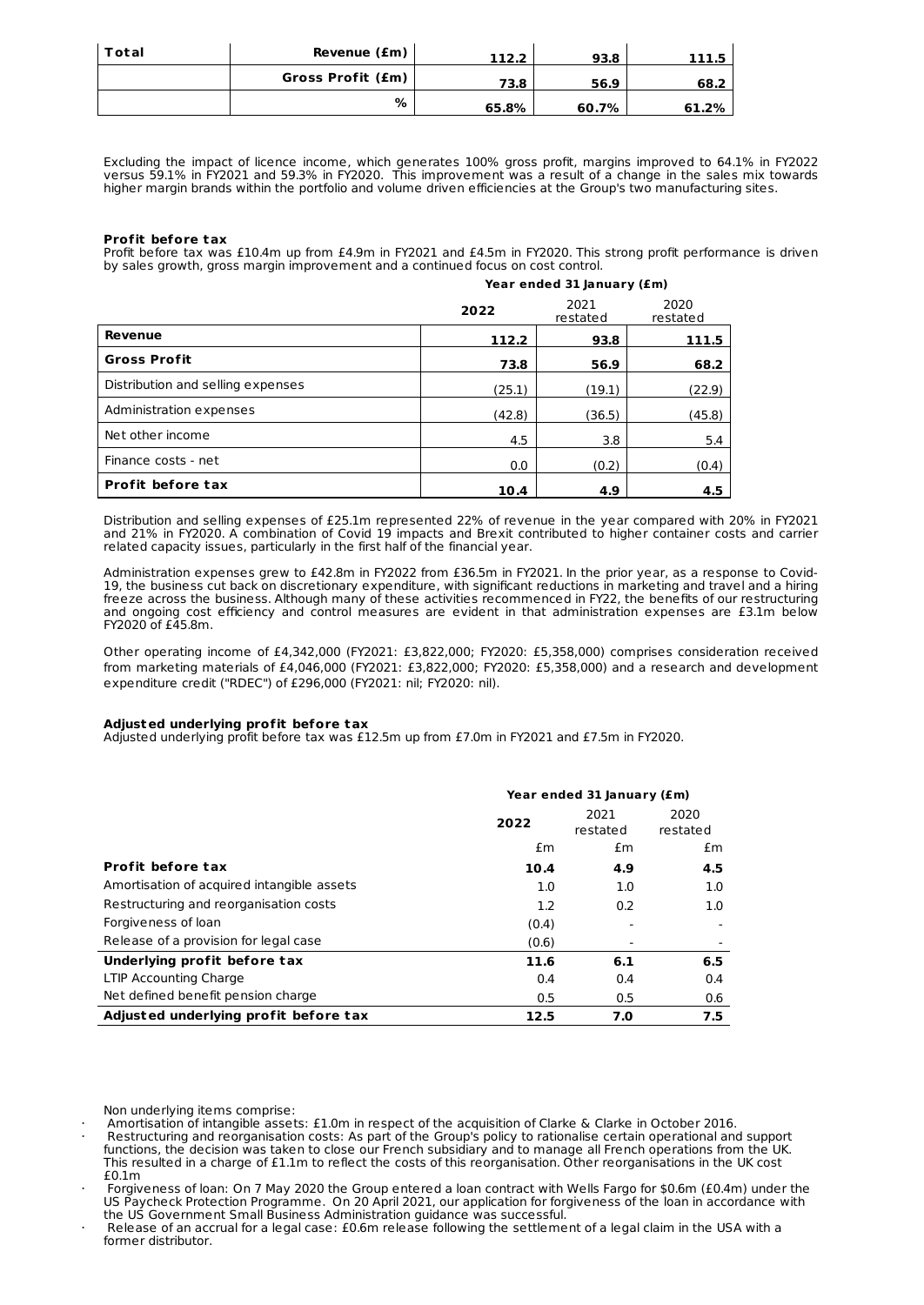#### **Taxat ion**

Tax for the year is charged on profit before tax based on the forecast effective tax rate for the full year. The estimated effective tax rate (before adjusting items) for the year was 25% (FY2021:18%; FY2020: 15%).

The key driver behind the higher effective tax rate is the impact of the rate at which deferred tax is being recognised (from 19% to 25%) following the announcement in the March 2021 Budget that a Corporation Tax rate of 25% will apply with effect from 1 April 2023.

During the year, the Group successfully applied for £0.3m of research and development expenditure credit ('RDEC') in respect of FY2021 and FY2020. This amount is recognised in other operating income.

#### **Earnings Per Share**

Basic reported EPS for the year was 10.93p (FY2021 restated: 5.39p; FY2020 restated: 5.41p). The Group also reports an adjusted underlying EPS which adjusts for the impact of the LTIP accounting charge, net defined benefit pension charge and other non-underlying items. The adjusted underlying basic EPS for the year was 13.75p (FY2021 restated: 7.89p; FY2020 restated: 9.35p). The diluted EPS for the year was 10.80p (FY2021 restated: 5.27p; FY2020 restated: 5.37p).

#### **Capital Expendit ure**

Capital expenditure in the year totalled £2.1m (FY2021 £1.0m; FY2020 £2.4m). Overall capital expenditure was slightly lower than planned due to the later timing of projects. For FY2023 we expect capital expenditure to be around £6-7m as we step up our investment in digital printing technology and initiatives to reach our Zeroby30 pledge.

#### **Inventories**

Net inventory ended the year at £22.7m compared with FY2021 £19.6m and FY2020 at £27.8m.

This increase on FY2021 reflects a combination of stock re-build following Covid-19 supply chain disruption together with investment to assure strong availability of best sellers as we move into our Spring/Summer FY2022 trading season. The reduction versus FY2020 is evidence of the success of our SKU reduction programme in which we have already achieved our five-year target, set in October 2019, of approximately 12,000 SKUs.

The Group has adjusted the inventory values for FY2021 and FY2020. See the section below on prior year adjustments for further details.

#### **Trade Receivables**

Trade receivables increased to £13.5m (FY2021: £11.7m; FY2020: 13.1m) due to increases in Brands and Manufacturing revenues.

The ageing profile of trade debtors shows that payments from customers are close to terms. The current economic environment still presents a level of expected credit risk and in addition to specific provisioning against individual receivables, a provision has been made of £0.5m (FY2021; £0.5m; FY2020: £0.4m), which is a collective assessment of the risk against non-specific receivables calculated in accordance with IFRS 9. The Group has experienced limited bad debts and in the last 12 months and has enhanced its credit management procedures to improve controls and mitigate potential credit risk.

#### **Cash posit ion and banking facilit ies**

Year-end net cash was £19.1m compared to FY2021 of £15.1m and FY2020 of £1.3m.

In the prior year, owing to Covid-19, the business significantly reduced expenditure and inventory levels and deferred corporation tax payments. Over the course of FY2022 these positions have unwound, and we end the year with what we consider to be a normal level of working capital for the business. This contributed to the fall in operating cash flow from £18.2m to £12.7m.

All foreign currencies are bought and sold centrally on behalf of the Group. Regular reviews take place of the foreign currency cash flows. The Group does not trade in financial instruments and hedges are only used for highly probable future cash flows and to hedge working capital exposures. No hedging contracts were put in place in the year but the Group will keep this assessment under review in light of levels of trade in foreign currency and volatility.

The Group has banking facilities provided by Barclays Bank plc. The Group has a £12.5m multi-currency revolving committed credit facility which is due for renewal in October 2024. The facility remained undrawn during the year. The agreement also includes a £5m uncommitted accordion facility option to further increase available credit which provides substantial headroom for future growth. Our covenants under the facility are EBITDA and interest cover measures. In May 2020, the Group entered into a loan contract with Wells Fargo for US\$565,818 under the US Paycheck Protection Programme scheme. In June 2021, this loan was forgiven and the Group treated the forgiveness as a grant for £440,000.

#### **Net defined benefit pension**

The Group operates two defined benefit schemes in the UK. These comprise the Walker Greenbank Pension Plan and the Abaris Holdings Limited Pension Scheme. These were both closed to new members and to future service accrual from 30 June 2002 and 1 July 2005 respectively.

The triennial valuation of the schemes, based on the position of the schemes on 5 April 2021, is in the process of being completed. Independent pension and actuarial specialists are supporting the Group through the valuation process.

New deficit contribution schedules will be agreed as part of finalising the valuations and the business expects to continue making cash contributions into the schemes to make good any deficits, as well as making contributions towards the ongoing expenses incurred in the running of the schemes. The business also intends to continue actively looking at whether there are appropriate actions which could be taken to help reduce pension scheme risks within our wider business objectives.

Under IAS 19, the net defined benefit pension scheme asset that can be recognised is the lower of the surplus and the asset ceiling i.e. the economic benefits available in the form of refunds or reductions in future contributions or a combination of both, in accordance with IFRIC 14 'IAS 19-The Limit on a Defined Benefit Asset, Minimum Funding Requirements and their Interaction'. In order to determine whether there are any restrictions on the surplus as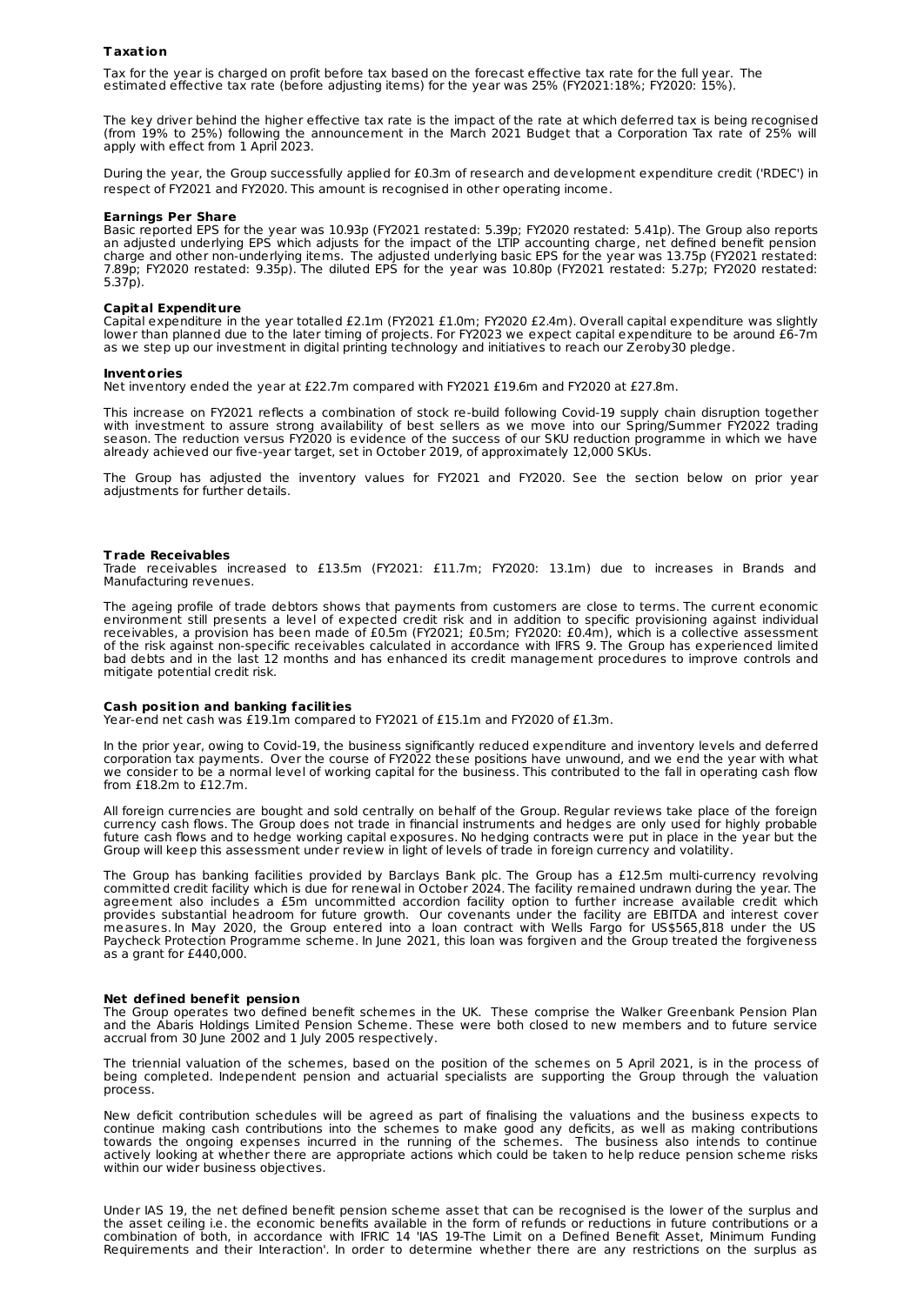outlined in IFRIC 14, the Schemes' Trust Deeds and Rules were reviewed and legal advice was acquired. It is the Group's understanding that based on the conditions at the balance sheet date, it is able to run the Schemes until there are no remaining members; wind up the Schemes at that point; and reclaim any remaining monies. Consequently, the Company is able to recognise in FY2022 the full surplus of £2.6m (FY2021:net liability of £5.6m; FY2020: net liability of £5.7m) calculated in accordance with IAS 19 and IFRIC 14.

#### **Dividend**

As a result of the pandemic and in order to protect the Group's liquidity, no dividends were declared or paid during FY2021. For FY2022, an interim dividend of 0.75p per share was paid on 26 November 2021. A final dividend of 2.75p is now proposed taking the full year dividend to 3.50p. This payment will be made on 12 August 2022 to the shareholders on the Company's register on 15 July 2022 if approved at the Company's forthcoming annual general meeting. The Board remains committed to a progressive dividend policy as part of the capital allocation priorities of the Group.

#### **Capital allocat ion policy**

The improvement in the underlying performance of the business in recent years has created a business that is now consistently cash generative.

The level of capital investment required in the coming years is likely to be significantly above historical levels as we look to boost our digital printing capacity in both our factories whilst also investing in improved systems to improve our customer service proposition. Our forward expenditure programme is closely aligned to our Live Beautiful strategy with capital maintenance projects only being approved if they can be proven to support us on our journey to ZeroBy30.

We remain committed to retaining a strong balance sheet and acknowledge that we have two defined benefit pension plans that we are committed to supporting. We continue to look at whether there are appropriate actions which could be taken to help reduce pension scheme risks within our wider business objectives.

#### **Prior year adjustments**

The Group has rectified the error in previous years of its cost absorption methodology of the manufacturing units for establishing the profit elimination within inter-group inventories held at the year end. As a result of this error, the value of inventory at 31 January 2021 has reduced by £717,000, the cost of sales for the financial year ended 31 January 2021 has increased by £80,000 and opening retained earnings and inventory at 1 February 2020 have reduced by £637,000 The total impact of these adjustments for the financial year ended 31 January 2022 is a reduction of opening retained earnings of £717,000 with equivalent reduction in the value of opening inventories. In addition, the cash flow statement for the year ended 31 January 2021 and 31 January 2020 has been restated to show a reduced profit before tax by £80,000 with a compensating adjustment to the movement in inventories. There is no overall change to the reported operating cashflow.

The Group has analysed its minimum guaranteed licensing receivable into its current and non-current assets at 31 January 2022 and restated the 31 January 2021 and 31 January 2020 comparatives. This determination is based on the assessment of the operating cycle of the licensing arrangement after considering the nature of the agreement and the cash and invoicing cycle. This assessment was not carried out in the previous year and there have been no changes in the facts and circumstances and therefore a prior year adjustment has been processed to reflect the split in the previous year.

#### **Going concern**

The Directors reviewed a Management Base Case (MBC) model and considered the uncertainties regarding the further impact of Covid-19, supply chain and inflationary pressures and the Russian invasion of Ukraine for the assessment of going concern. The Directors consider that, having reviewed forecasts prepared by the management team which have been stress tested, the Group have adequate resources to continue trading for the foreseeable future. For this reason, they continue to adopt the going concern basis in preparing the financial statements. Further details of the review are disclosed in note 1.

#### **Mike Woodcock**

**Chief Financial Officer** 27 April 2022

# CONSOLIDATED INCOME STATEMENT

YEAR ENDED 31 JANUARY 2022

|                                   |      |                       | (restated)            |
|-----------------------------------|------|-----------------------|-----------------------|
|                                   | Note | 2022<br>Total<br>£000 | 2021<br>Total<br>£000 |
| Revenue                           |      | 112,200               | 93,760                |
| Cost of sales                     |      | (38, 365)             | (36, 855)             |
| Gross profit                      |      | 73,835                | 56,905                |
| Distribution and selling expenses |      | (25,052)              | (19, 129)             |
| Administration expenses           |      | (42, 796)             | (36, 502)             |
| Other operating income            | 4    | 4,342                 | 3,822                 |
| <b>Profit from operations</b>     | 3    | 10,329                | 5,096                 |
| Finance income                    |      | 184                   | 139                   |
| Finance costs                     |      | (154)                 | (300)                 |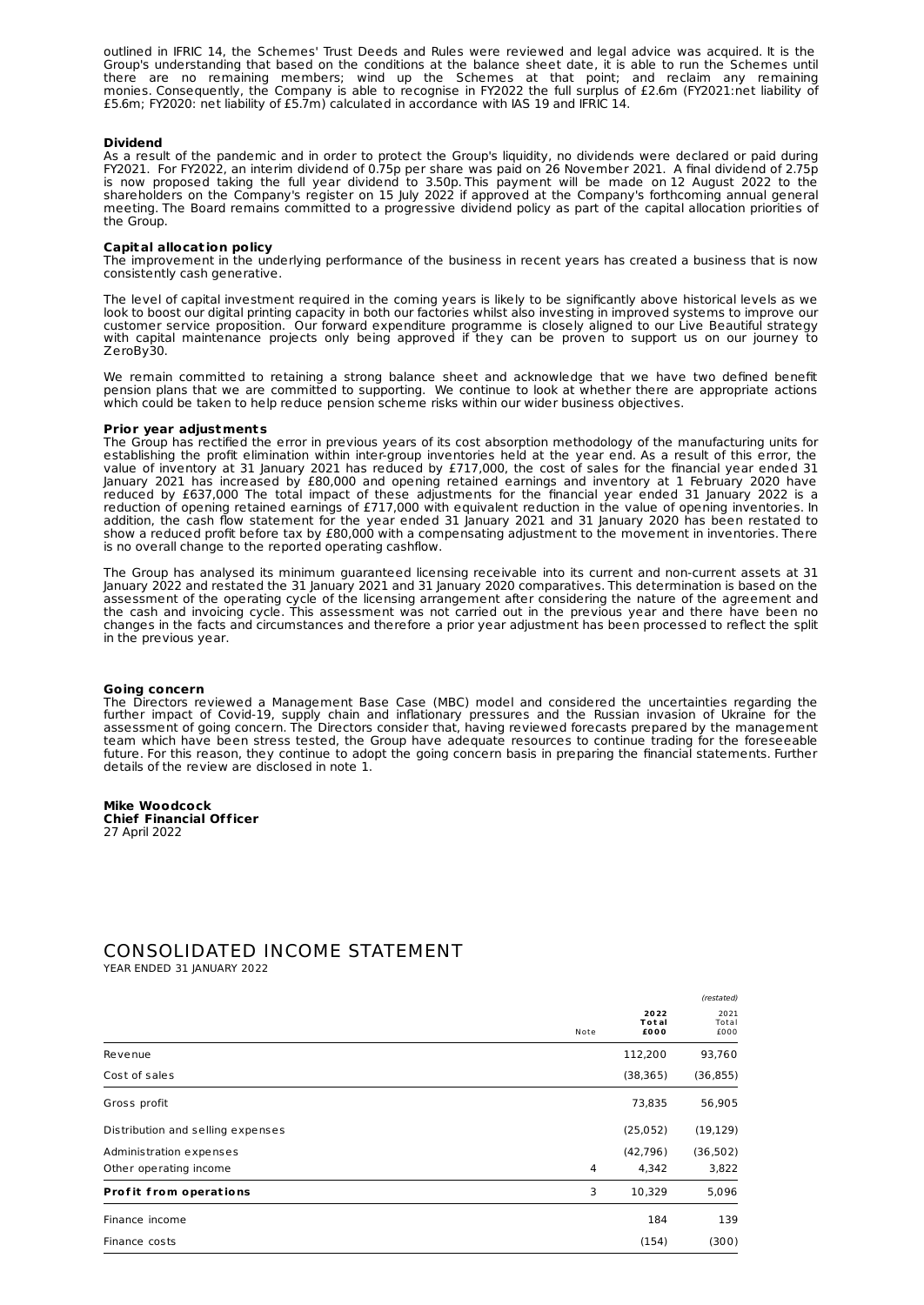| Net finance income/(costs)                               | 5 | 30                 | (161)   |
|----------------------------------------------------------|---|--------------------|---------|
| Profit before tax                                        |   | 10.359             | 4,935   |
| Tax expense                                              | 6 | (2,600)            | (1,109) |
| Profit for the year attributable to owners of the parent |   | 7.759              | 3,826   |
| Earnings per share - Basic                               | 7 | 10.93p             | 5.39p   |
| Earnings per share - Diluted                             | 7 | 10.80 <sub>p</sub> | 5.27p   |
| Adjusted earnings per share - Basic*                     | 7 | 13.75p             | 7.89p   |
| Adjusted earnings per share - Diluted*                   | 7 | 13.59p             | 7.71p   |

All of the activities of the Group are continuing operations.

Note 12 explains the effect of the prior year restatements for the year ended 31 January 2021.

A credit of £139,000 relating to unwind of discount on minimum guaranteed licensing income was presented as part of interest expense in the prior year. The comparative has been represented to aid comparability.

\* these are alternative performance measures

# CONSOLIDATED STATEMENT OF COMPREHENSIVE INCOME YEAR ENDED 31 JANUARY 2022

|                                                                                     |      |              | (restated)   |
|-------------------------------------------------------------------------------------|------|--------------|--------------|
|                                                                                     | Note | 2022<br>£000 | 2021<br>f000 |
| <b>Profit for the year</b>                                                          |      | 7.759        | 3,826        |
| Other comprehensive income/(expense):                                               |      |              |              |
| Items that will not be reclassified to profit or loss                               |      |              |              |
| Remeasurements of defined benefit pension schemes                                   |      | 6.492        | (1,565)      |
| Deferred tax (charge)/credit relating to pension schemes                            |      | (1,233)      | 297          |
| Total items that will not be reclassified to profit or loss                         |      | 5,259        | (1,268)      |
| Items that may be reclassified subsequently to profit or loss                       |      |              |              |
| Currency translation gains/(losses)                                                 |      | 70           | (301)        |
| Other comprehensive income/(expense) for the year, net of tax                       |      | 5,329        | (1,569)      |
| Total comprehensive income for the year attributable to the<br>owners of the parent |      | 13.088       | 2.257        |

Note 12 explains the effect of the prior year restatements for the year ended 31 January 2021.

# CONSOLIDATED BALANCE SHEET

AS AT 31 JANUARY 2022

|                                                                                                 | Note    | 2022<br>£000              | (restated)<br>31/01/2021<br>£000 | (restated)<br>01/02/2020<br>£000 |
|-------------------------------------------------------------------------------------------------|---------|---------------------------|----------------------------------|----------------------------------|
| Non-current assets<br>Intangible assets<br>Property, plant and equipment<br>Right-of-use assets |         | 26.979<br>11,258<br>3,923 | 28,325<br>12,061<br>5,783        | 29,815<br>14,101<br>8,392        |
| Retirement benefit surplus<br>Minimum quaranteed licensing receivable                           | 10<br>9 | 2,577<br>1,619            | 1,222                            | 1,455                            |
|                                                                                                 |         | 46,356                    | 47,391                           | 53,763                           |
| <b>Current assets</b><br>Inventories<br>Trade and other receivables                             | 8       | 22.652<br>16,792          | 19,633<br>15,885                 | 27,819<br>18,593<br>495          |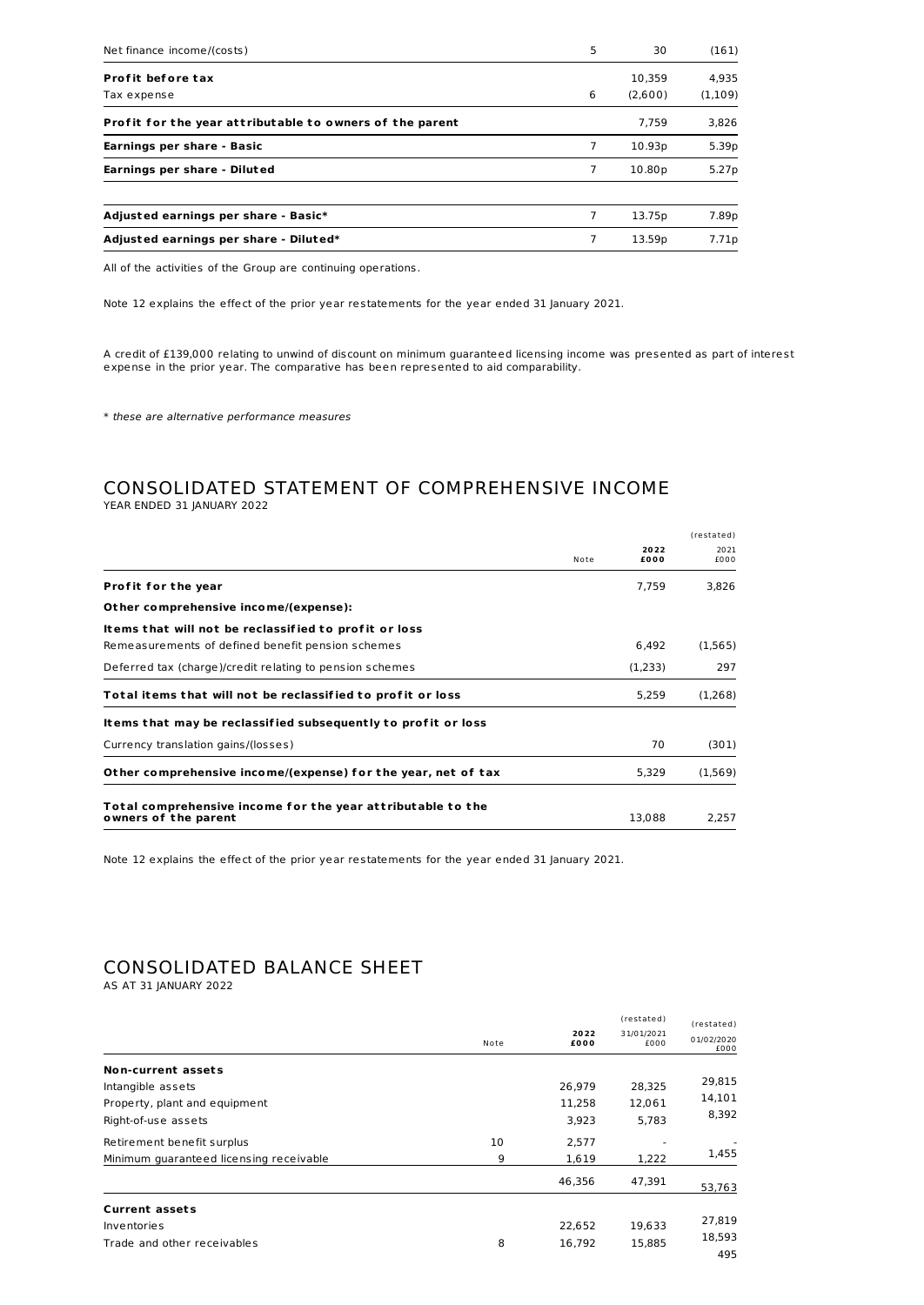| Minimum guaranteed licensing receivable<br>Cash and cash equivalents | 9  | 879<br>19,050 | 1,221<br>15,549 | 3,055     |
|----------------------------------------------------------------------|----|---------------|-----------------|-----------|
|                                                                      |    | 59,373        | 52,288          | 49,962    |
| <b>Total assets</b>                                                  |    | 105,729       | 99,679          | 103,725   |
| <b>Current liabilities</b>                                           |    |               |                 |           |
| Trade and other payables                                             |    | (20, 115)     | (20, 472)       | (22, 940) |
| Lease liabilities                                                    |    | (1,983)       | (2,676)         | (2,810)   |
| Borrowings                                                           |    |               | (412)           | (1,719)   |
|                                                                      |    | (22,098)      | (23,560)        | (27, 469) |
| Net current assets                                                   |    | 37,275        | 28,728          | 22,493    |
| <b>Non-current liabilities</b>                                       |    |               |                 |           |
| Lease liabilities                                                    |    | (1,920)       | (3,206)         | (5,603)   |
| Deferred income tax liabilities                                      |    | (1,998)       | (514)           | (802)     |
| Retirement benefit obligation                                        | 10 |               | (5,637)         | (5,659)   |
|                                                                      |    | (3,918)       | (9,357)         | (12,064)  |
| <b>Total liabilities</b>                                             |    | (26, 016)     | (32, 917)       | (39, 533) |
| <b>Net assets</b>                                                    |    | 79,713        | 66,762          | 64,192    |
| <b>Equity</b>                                                        |    |               |                 |           |
| Share capital                                                        |    | 710           | 710             | 710       |
| Share premium account                                                |    | 18,682        | 18,682          | 18,682    |
| Foreign currency translation reserve                                 |    | (796)         | (866)           | (565)     |
| Retained earnings                                                    |    | 20,610        | 7,729           | 4,858     |
| Other reserves                                                       |    | 40,507        | 40,507          | 40,507    |
| <b>Total equity</b>                                                  |    | 79,713        | 66,762          | 64,192    |

A third consolidated balance sheet as at 1 February 2020 has been included above to show the effect of the prior year restatements as detailed in note 12. Minimum guaranteed income is analysed into current and non-current assets as detailed in note 12.

# CONSOLIDATED CASH FLOW STATEMENT

YEAR ENDED 31 JANUARY 2022

|                                                                                      | 2022<br>£000<br>Note | (restated)<br>2021<br>£000 |
|--------------------------------------------------------------------------------------|----------------------|----------------------------|
| Profit before tax                                                                    | 10.359               | 4.935                      |
| Defined benefit pension charge                                                       |                      | 487<br>531                 |
| Net finance (income)/costs                                                           | (30)                 | 161                        |
| Depreciation and impairment of property, plant and equipment and right-of-use assets | 5,065                | 5.697                      |
| Amortisation                                                                         | 1,725                | 1,735                      |
| Loss on disposal of fixed assets                                                     |                      | 72                         |
| Charge for LTIP recognised in equity                                                 |                      | 253<br>294                 |
| Unrealised foreign exchange gains/(losses) included in operating profit              |                      | 468<br>(52)                |
| Forgiveness of loan into a grant                                                     | (412)                |                            |
| Defined benefit pension cash contributions                                           | (2,209)              | (2, 118)                   |
| Cash generated from operating activities                                             | 15,706               | 11,255                     |
| Changes in working capital:                                                          |                      |                            |
| (Increase)/decrease in inventories                                                   | (3,018)              | 8,186                      |
| (Increase)/decrease in trade and other receivables                                   | (669)                | 2.310                      |
| Increase/(decrease) in trade and other payables                                      | 716                  | (3,529)                    |
| Cash generated from operations                                                       | 12,735               | 18,222                     |
| Corporation tax paid                                                                 | (3,754)              | (23)                       |
| Net cash generated from operating activities                                         | 8,981                | 18,199                     |
| Cash flows from investing activities                                                 |                      |                            |
| Interest received                                                                    |                      | 5<br>1                     |
| Purchase of intangible assets                                                        | (379)                | (245)                      |
| Purchase of property, plant and equipment                                            | (1,750)              | (830)                      |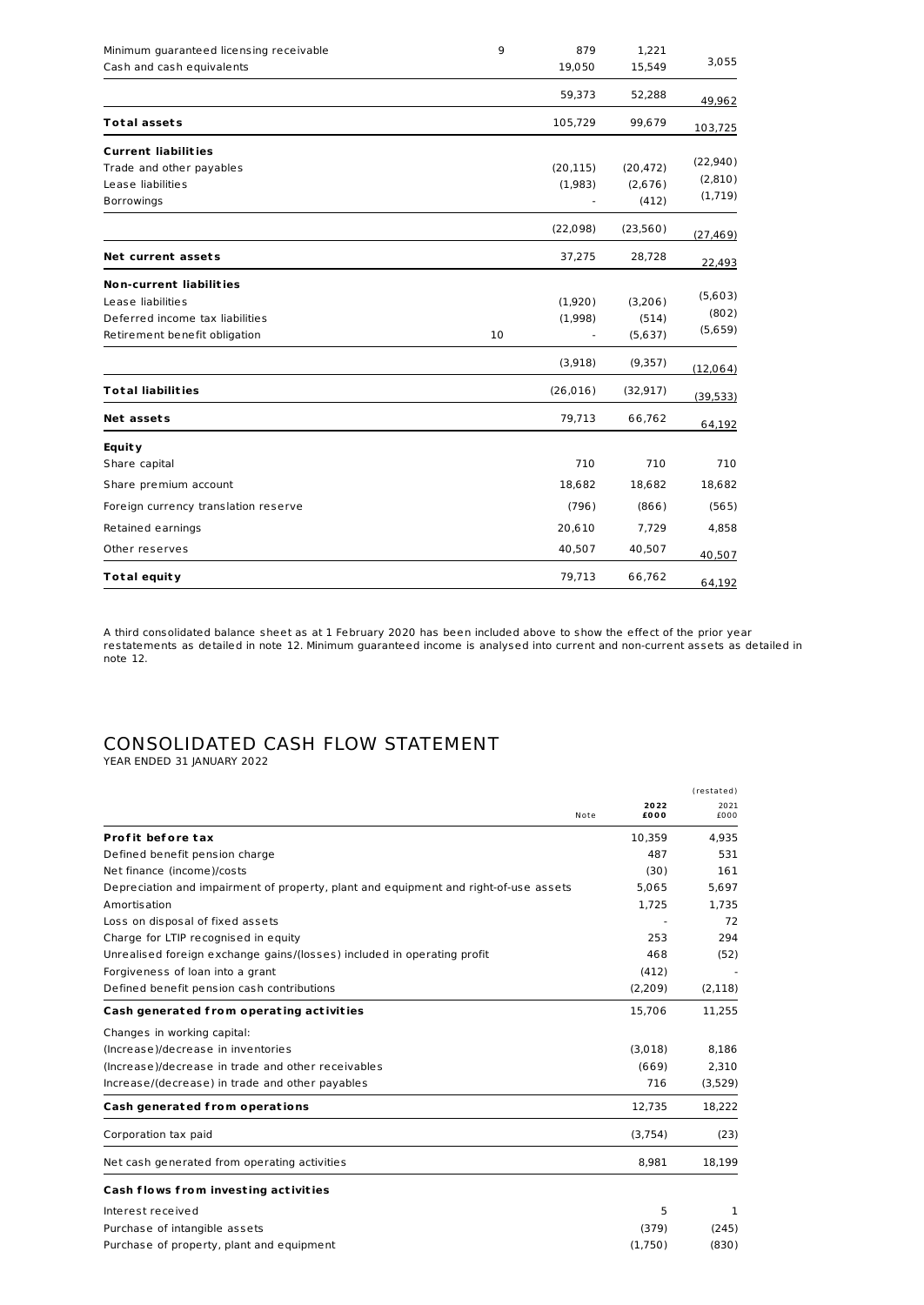| Proceeds from disposal of property, plant and equipment |              | 75      |
|---------------------------------------------------------|--------------|---------|
| Net cash used in investing activities                   | (2, 124)     | (999)   |
| Cash flows from financing activities                    |              |         |
| Payment of lease liabilities                            | (2,686)      | (2,958) |
| Interest paid                                           | (76)         | (279)   |
| Proceeds from borrowings                                |              | 412     |
| Dividends paid to Company's shareholders                | (532)        |         |
| Net cash used in financing activities                   | (3,294)      | (2,825) |
| Net increase in cash and cash equivalents               | 3,563        | 14,375  |
| Cash and cash equivalents at beginning of year          | 15.549       | 1.336   |
| Effect of exchange rate fluctuations on cash held       | (62)         | (162)   |
| Cash and cash equivalents at end of year                | 11<br>19,050 | 15,549  |

Note 12 explains the effect of the prior year restatements for the year ended 31 January 2021.

Interest paid was presented as part of net cash generated from operations in the prior year. The comparative has been represented to aid comparability.

# CONSOLIDATED STATEMENT OF CHANGES IN EQUITY AS AT 31 JANUARY 2022

|                                                             | Attributable to owners of the parent |                                     |                                            |                            |                 |                                                  |                                                |
|-------------------------------------------------------------|--------------------------------------|-------------------------------------|--------------------------------------------|----------------------------|-----------------|--------------------------------------------------|------------------------------------------------|
|                                                             |                                      |                                     |                                            | Other reserves             |                 |                                                  |                                                |
|                                                             | Share<br>capital<br>£000             | Share<br>premium<br>account<br>£000 | (restated)<br>Retained<br>earnings<br>£000 | Capital<br>reserve<br>£000 | reserve<br>£000 | Foreign<br>Merger translation<br>reserve<br>£000 | currency (restated)<br>Total<br>equity<br>£000 |
| Balance at 1 February 2020 as<br>previously stated          | 710                                  | 18.682                              | 5.495                                      | 43.457                     | (2,950)         | (565)                                            | 64,829                                         |
| Prior period restatement (note 12)                          |                                      |                                     | (637)                                      |                            |                 |                                                  | (637)                                          |
| <b>Balance at 1 February 2020 as</b><br>restated            | 710                                  | 18,682                              | 4.858                                      | 43,457                     | (2,950)         | (565)                                            | 64,192                                         |
| Profit for the year                                         |                                      |                                     | 3.826                                      |                            |                 |                                                  | 3.826                                          |
| Other comprehensive<br>income/(expense):                    |                                      |                                     |                                            |                            |                 |                                                  |                                                |
| Remeasurements of defined benefit<br>pension schemes        |                                      |                                     | (1.565)                                    |                            |                 |                                                  | (1, 565)                                       |
| Deferred tax relating to pension scheme<br>liability        |                                      |                                     | 297                                        |                            |                 |                                                  | 297                                            |
| Currency translation differences                            |                                      |                                     |                                            |                            |                 | (301)                                            | (301)                                          |
| <b>Total comprehensive</b><br>income/(expense)              |                                      |                                     | 2,558                                      |                            |                 | (301)                                            | 2.257                                          |
| Transactions with owners, recognised<br>directly in equity: |                                      |                                     |                                            |                            |                 |                                                  |                                                |
| <b>Dividends</b>                                            |                                      |                                     |                                            |                            |                 |                                                  |                                                |
| Long-term incentive plan charge                             |                                      |                                     | 294                                        |                            |                 |                                                  | 294                                            |
| Related tax movements on long-term<br>incentive plan        |                                      |                                     | 19                                         |                            |                 |                                                  | 19                                             |
| Balance at 31 January 2021                                  | 710                                  | 18,682                              | 7,729                                      | 43.457                     | (2,950)         | (866)                                            | 66,762                                         |

|                                                    | Attributable to owners of the parent |                                     |                                            |                            |                 |                                                                         |                         |
|----------------------------------------------------|--------------------------------------|-------------------------------------|--------------------------------------------|----------------------------|-----------------|-------------------------------------------------------------------------|-------------------------|
|                                                    |                                      |                                     |                                            |                            | Other reserves  |                                                                         |                         |
|                                                    | Share<br>capital<br>£000             | Share<br>premium<br>account<br>£000 | (restated)<br>Retained<br>earnings<br>£000 | Capital<br>reserve<br>£000 | reserve<br>£000 | Foreign<br>currency (restated)<br>Merger translation<br>reserve<br>£000 | Total<br>equity<br>£000 |
| Balance at 1 February 2021 as<br>previously stated | 710                                  | 18.682                              | 8.446                                      | 43.457                     | (2,950)         | (866)                                                                   | 67.479                  |
| Prior period restatement (note 12)                 | ۰                                    | ٠                                   | (717)                                      | ٠                          |                 | ٠                                                                       | (717)                   |
| Balance at 1 February 2021 as<br>restated          | 710                                  | 18.682                              | 7.729                                      | 43.457                     | (2.950)         | (866)                                                                   | 66.762                  |
| Profit for the year                                |                                      | ٠                                   | 7.759                                      |                            |                 | ٠                                                                       | 7.759                   |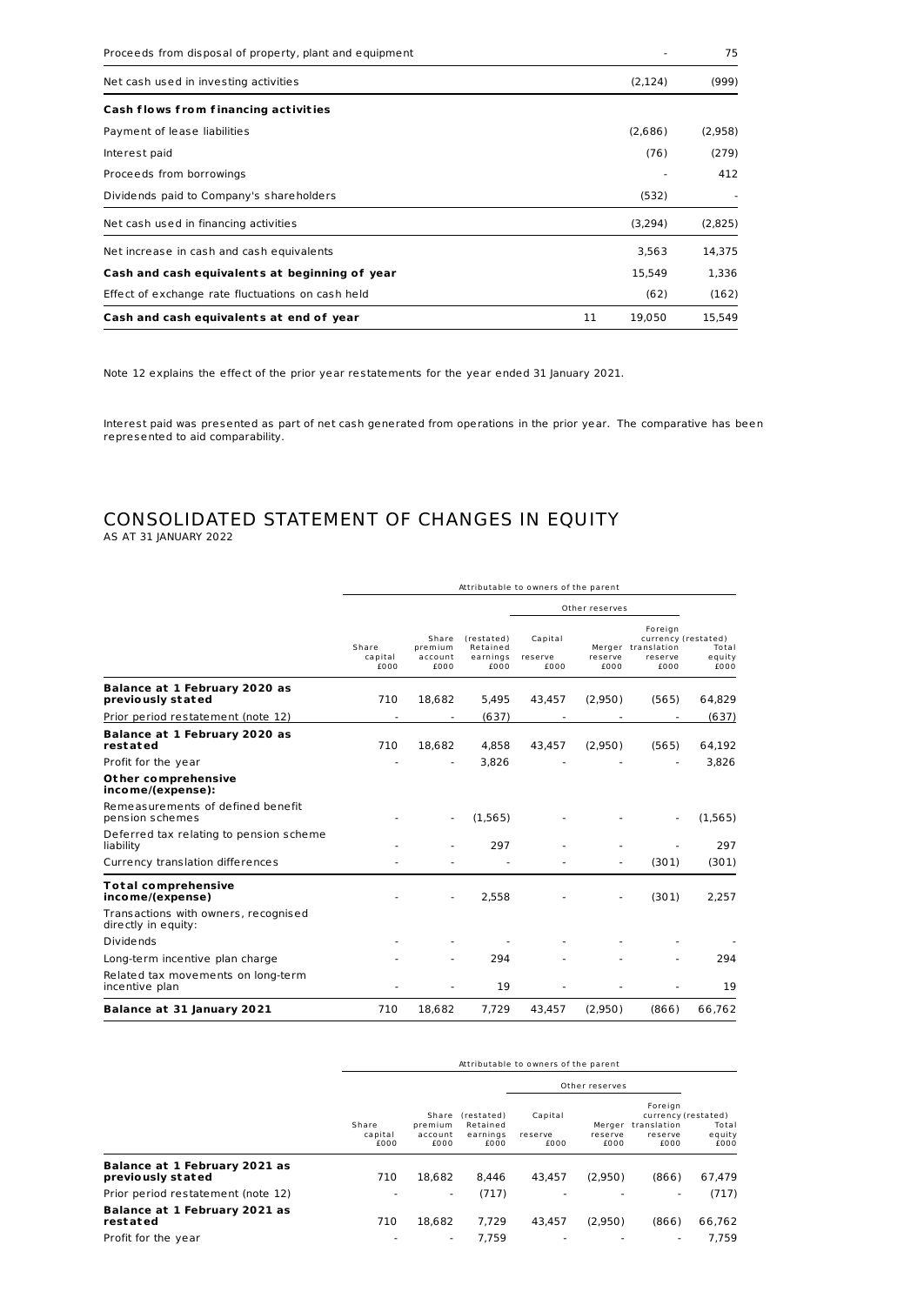| <b>Balance at 31 January 2022</b>                           | 710 | 18.682 | 20.610  | 43.457 | (2.950) | (796) | 79,713  |
|-------------------------------------------------------------|-----|--------|---------|--------|---------|-------|---------|
| Related tax movements on long-term<br>incentive plan        |     | ۰      | 142     |        |         |       | 142     |
| Long-term incentive plan charge                             |     |        | 253     |        |         |       | 253     |
| <b>Dividends</b>                                            |     |        | (532)   | ٠      |         | ٠     | (532)   |
| Transactions with owners, recognised<br>directly in equity: |     |        |         |        |         |       |         |
| Total comprehensive income                                  |     |        | 13.018  |        |         | 70    | 13,088  |
| Currency translation differences                            |     |        |         |        |         | 70    | 70      |
| Deferred tax charge relating to pension<br>scheme asset     |     | ۰.     | (1,233) |        |         | ٠     | (1,233) |
| Remeasurements of defined benefit<br>pension schemes        |     |        | 6.492   |        |         | ٠     | 6,492   |
| Other comprehensive<br>income/(expense):                    |     |        |         |        |         |       |         |

Note 12 explains the effect of the prior year restatements as at 31 January 2021 and 31 January 2020.

### NOTES TO THE CONSOLIDATED FINANCIAL INFORMATION

#### 1. Accounting policies and general information

#### General information

Sanderson Design Group PLC ('the Company') and its subsidiaries (together 'the Group') is a luxury interior furnishing group whose brands include Morris & Co., Sanderson, Zoffany, Clarke & Clarke, Harlequin, Scion and Archive by Sanderson Design. The Company is a public limited company which is listed on the Alternative Investment Market of the London Stock Exchange and is registered, domiciled and incorporated in the UK. The Company registration number is 61880 and the address of its registered office is Chalfont House, Oxford Road, Denham, UB9 4DX.

The consolidated financial information and announcement of Sanderson Design Group plc for the year ended 31 January 2022 were authorised for issue by the Board of Directors on 27 April 2022.

#### Basis of preparation

The financial information contained within this final results announcement for the year ended 31 January 2022 and the year ended 31 January 2021 is derived from but does not comprise statutory financial statements within the meaning of section 435 of the Companies Act 2006. Statutory accounts for the year ended 31 January 2021 have been filed with the Registrar of Companies and those for the year ended 31 January 2022 will be filed following the Company's annual general meeting.

The auditors' report on the statutory accounts for the year ended 31 January 2022 and the year ended 31 January 2021 is unqualified, does not draw attention to any matters by way of emphasis, and does not contain any statement under section 498 of the Companies Act 2006.

The statutory consolidated financial statements, from which the financial information in this announcement has been extracted have been prepared in accordance with UK-adopted international accounting standards and with the requirements of the Companies Act 2006 as applicable to companies reporting under those standards. The accounting policies applied are consistent with those set out in the Sanderson Design Group plc Annual report and Accounts for the year ended 31 January 2021.

#### **Going concern**

In the context of the continuing Covid-19 outbreak and the impact of the invasion of Ukraine by Russia, the Board of Sanderson Design Group PLC has undertaken an assessment of the ability of the Group and Company to continue in operation and meet its liabilities as they fall due over the period of its assessment. In doing so, the Board considered events throughout the period of their assessment from date of signing of the report to 31 January 2024, including the availability and maturity profile of the Group's financing facilities and covenant compliance. This financial information has been prepared on the going concern basis which the directors consider appropriate for the reasons set out below.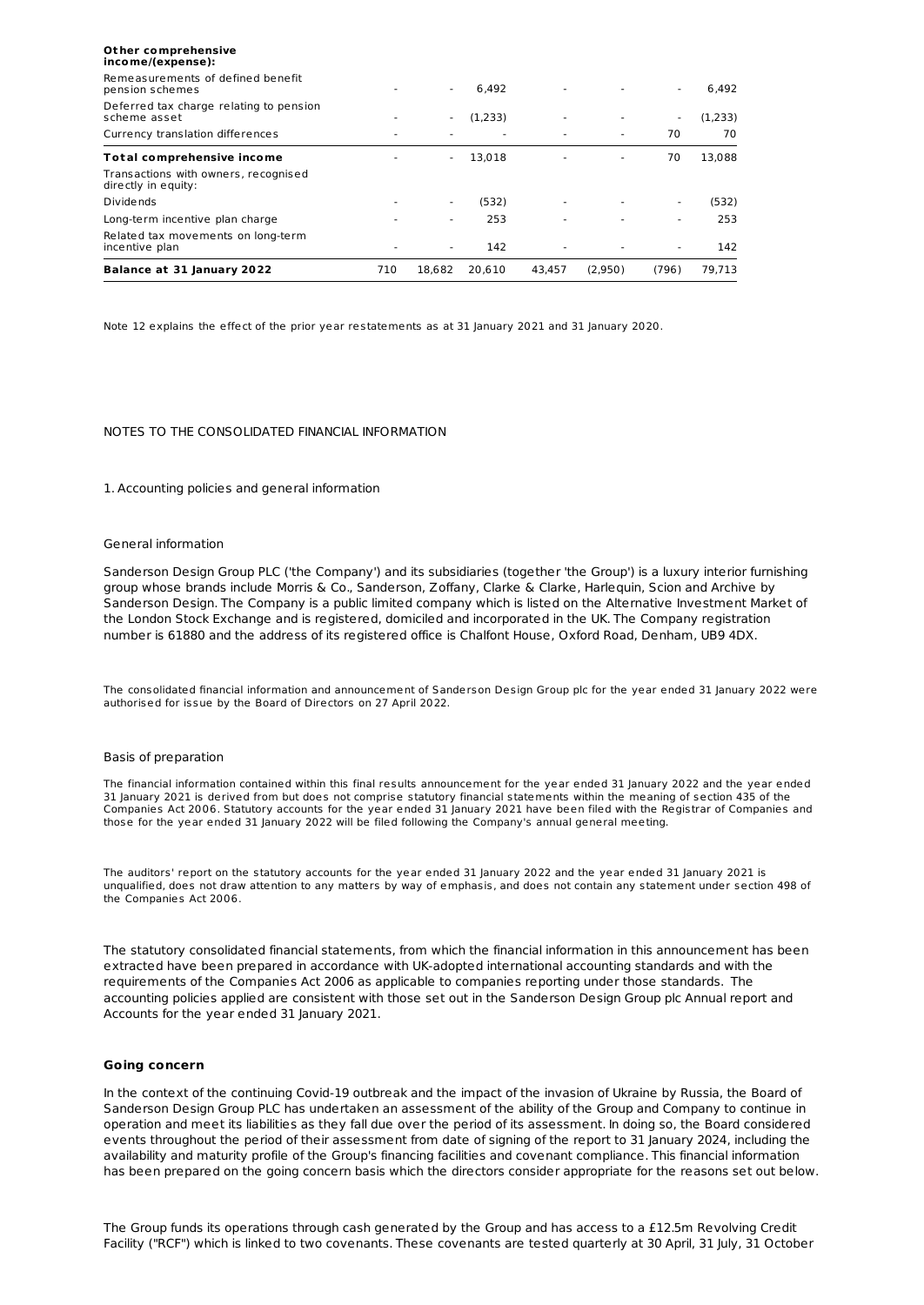and 31 January each year until the debt matures in October 2024. Throughout the financial year and up to the date of this report the Company has met all required covenant tests and maintained headroom of well over £5m. The total headroom of the Group at 31 January 2022 was £31.6m (2021: £30.5m), including cash and cash equivalents of £19.1m and the committed facility of £12.5m. The Group has also access to an uncommitted accordion facility of £5.0m with Barclays. The Group had ended a temporary overdraft facility of £2.5m with Barclays during the financial year.

In assessing going concern management has taken account of the uncertainties caused by Covid-19and the war in Ukraine, a Management Base Case (MBC) model has been prepared, together with alternative stress tested scenarios, given the uncertainty regarding the impact of Covid-19 (including variants, further waves of the virus, disruption to supply chain and inflationary pressures) and the Russian invasion of Ukraine (including impact of sanctions, duration of war and inflationary pressures). We suspended all trade with Russia on 24 February 2022, a distributor-based region that represented only around 2% of global sales for FY2022. These forecasts indicate that the Company retains adequate headroom against its borrowing facilities and bank covenants for the foreseeable future.

There remain significant uncertainties concerning the future effects of Covid 19 in terms of variants and the possible escalation of the Ukraine war to other Eastern European countries. The actual results which will be reported will be undoubtedly different from the MBC and other scenarios modelled by the Company. In the event that there are significant negative variations from the MBC, management would act decisively, as they have done in the last year, to protect the business particularly its cash position. Having considered all of the comments above the Directors consider that the Group and the Company have adequate resources to continue trading for the foreseeable future and will be able to continue operating as a going concern for a period of at least 12 months from the date of approval of the financial information. For this reason, they continue to adopt the going concern basis in preparing the financial information.

#### **2. Crit ical account ing est imates and judgement s**

The Group makes estimates and assumptions concerning future events. The resulting accounting estimates will seldom precisely equal the related actual results. The Group applies its best endeavours in setting accounting estimates, and uses historical experience and other factors, including input from experienced and specialist management. Estimates and assumptions are<br>periodically re-evaluated and the resulting accounting balances updated as new information, including apparent.

The estimates and judgements that have a significant risk of causing a material adjustment to the carrying amounts of assets and liabilities within the next financial year are discussed below.

#### **Ret irement benef it obligat ions**

The Group recognises its obligations to employee retirement benefits. The quantification of these obligations is subject to significant estimates and assumptions regarding life expectancy, discount and inflation rates, wage and salary changes, the rate of increase in pension payments, and the market values of equities, bonds and other pension assets. In making these assumptions the Group takes advice from a qualified actuary about which assumptions reflect the nature of the Group's obligations to employee retirement benefits. The assumptions are regularly reviewed to ensure their appropriateness.

### NOTES TO THE CONSOLIDATED FINANCIAL INFORMATION (CONT'D)

#### **2. Crit ical account ing est imates and judgement s (cont 'd)**

#### **b) Ret irement benef it obligat ions (cont 'd)**

Under IAS 19, the net defined benefit pension scheme asset that can be recognised is the lower of the surplus and the asset<br>ceiling i.e. the economic benefits available in the form of refunds or reductions in future contri accordance with IFRIC 14 'IAS 19-The Limit on a Defined Benefit Asset, Minimum Funding Requirements and their Interaction'. In<br>order to determine whether there are any restrictions on the surplus as outlined in IFRIC 14, t were reviewed and legal advice was acquired. It is the Group's understanding that, based on facts and circumstances at the<br>balance sheet date, it is able, without condition or restriction placed on it by the trustees, to r to recognise the full surplus calculated in accordance with IAS 19 and IFRIC 14.

The Group determines the appropriate discount rate at the end of each year. This is the interest rate that should be used to determine the present value of estimated future cash outflows expected to be required to settle pension obligations. In determining the appropriate discount rate, the Group considers the interest rates of high-quality corporate bonds that are denominated in the currency in which the benefits will be paid, and that have terms to maturity approximating the terms of the related pension liability.

#### 3. Segmental analysis

The Group is a designer, manufacturer and distributor of luxury interior furnishings, fabrics and wallpaper. The reportable segments of the Group are aggregated as follows:

- Brands - comprising the design, marketing, sales and distribution, and licensing activities of Morris & Co., Sanderson, Zoffany, Clarke & Clarke, Harlequin, Scion and Archive by Sanderson Design brands operated from the UK, the US, France, Netherlands and Germany.

- Manufacturing - comprising the wallcovering and printed fabric manufacturing businesses operated by Anstey and Standfast respectively.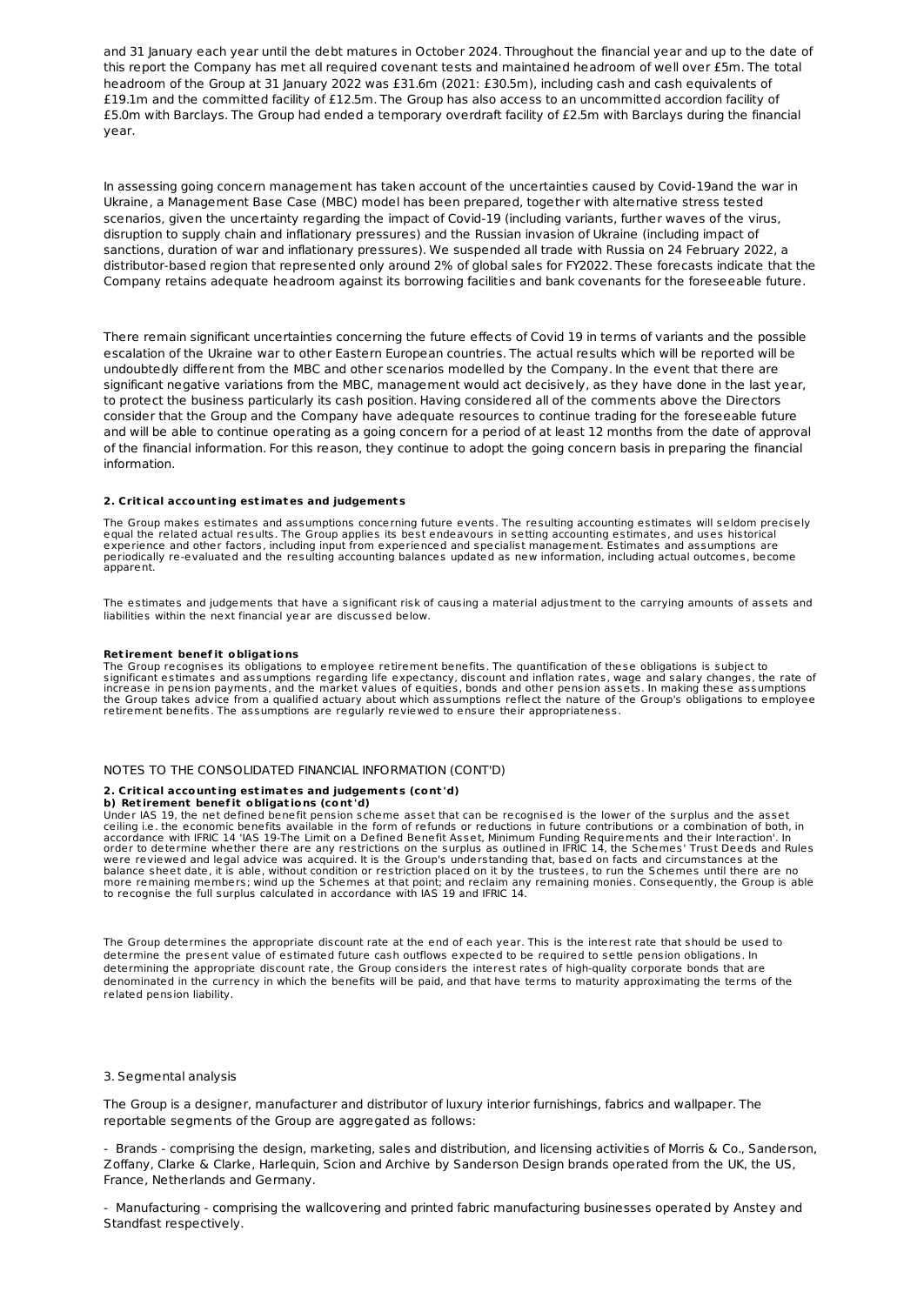This is the basis on which the Group presents its operating results to the Board of Directors, which is considered to be the CODM for the purposes of IFRS 8. Other Group-wide activities and expenses, predominantly related to corporate head office costs, defined benefit pension costs, long-term incentive plan expenses, taxation and eliminations of inter-segment items, are presented within 'Intercompany elimination and unallocated'.

#### **a) Principal measures of prof it and loss - Income Statement segmental inf ormat ion**

| Year ended 31 January 2022    | <b>Brands</b><br>£000 | <b>Manufact uring</b><br>£000 | Intercompany<br>elimination and<br>unallo cat ed<br>£000 | Total<br>£000 |
|-------------------------------|-----------------------|-------------------------------|----------------------------------------------------------|---------------|
| UK revenue                    | 43,682                | 14,173                        |                                                          | 57,855        |
| International revenue         | 40.425                | 8,761                         |                                                          | 49,186        |
| Licence revenue               | 5,159                 |                               |                                                          | 5,159         |
| Revenue - external            | 89,266                | 22,934                        |                                                          | 112,200       |
| Revenue - internal            |                       | 18,807                        | (18, 807)                                                |               |
| Total revenue                 | 89,266                | 41,741                        | (18, 807)                                                | 112,200       |
| Profit/(loss) from operations | 5,479                 | 6,602                         | (1,752)                                                  | 10,329        |
| Net finance income            |                       |                               | 30                                                       | 30            |
| Profit/(loss) before tax      | 5,479                 | 6,602                         | (1,722)                                                  | 10,359        |
| Tax expense                   |                       |                               | (2,600)                                                  | (2,600)       |
| Profit/(loss) for the year    | 5,479                 | 6,602                         | (4,322)                                                  | 7,759         |

#### NOTES TO THE CONSOLIDATED FINANCIAL INFORMATION (CONT'D)

3. Segmental analysis (cont'd)

#### **a) Principal measures of prof it and loss - Income Statement segmental inf ormat ion (cont 'd)**

| Year ended 31 January 2021 (restated) | <b>Brands</b><br>£000 | Manufacturing<br>£000 | Intercompany<br>elimination and<br>unallocated<br>£000 | Total<br>£000 |
|---------------------------------------|-----------------------|-----------------------|--------------------------------------------------------|---------------|
| UK revenue                            | 38,077                | 11,339                |                                                        | 49,416        |
| International revenue                 | 34,549                | 6,111                 |                                                        | 40,660        |
| Licence revenue                       | 3,684                 |                       |                                                        | 3,684         |
| Revenue - external                    | 76,310                | 17,450                |                                                        | 93,760        |
| Revenue - internal                    |                       | 10,911                | (10, 911)                                              |               |
| Total revenue                         | 76,310                | 28,361                | (10, 911)                                              | 93,760        |
| Profit/(loss) from operations         | 4,987                 | 1,664                 | (1,555)                                                | 5,096         |
| Net finance costs                     |                       |                       | (161)                                                  | (161)         |
| Profit/(loss) before tax              | 4,987                 | 1,664                 | (1,716)                                                | 4,935         |
| Tax expense                           |                       |                       | (1,109)                                                | (1,109)       |
| Profit/(loss) for the year            | 4,987                 | 1.664                 | (2,825)                                                | 3,826         |

The segmental Income Statement disclosures are measured in accordance with the Group's accounting policies as set out in note 1. The Group has revised its segmental methodology during the year by reviewing the allocation of central costs to the Brands unit and restated the prior year's comparatives to improve usefulness of the segmentation. The amount reclassified from central costs to Brands for the year ended 31 January 2021 is £2.4m relating to majority of the Company's administrative cost, LTIP expenses and IT costs. The reason this is considered to be more appropriate is the senior management of the Company spend significant amount of time on developing Brands' strategies and managing its day-to-day operations daily and IT costs are mainly incurred by Brands. Note 12 explains the effect of the prior year restatements as at 31 January 2021 and 31 January 2020.

Inter-segment revenue earned by Manufacturing from sales to Brands is determined on normal commercial trading terms as if Brands were any other third-party customer.

All defined benefit pension costs, and LTIP expenses, are recognised for internal reporting to the CODM as part of Group-wide activities and are included within 'Intercompany elimination and unallocated' above. Other costs, such as Group insurance, rent and<br>auditors' remuneration which are incurred on a Group-wide basis are recharged by the head and consistent basis for all periods presented and are included within segment results above.

Other costs, such as Group insurance, rent and auditors' remuneration which are incurred on a Group-wide basis are recharged by the head office to segments on a reasonable and consistent basis for all periods presented and are included within segment results above. Tax charges have not been allocated to a segment.

#### **b) Addit ional segmental revenue inf ormat ion**

The segmental revenues of the Group are reported to the CODM in more detail. One of the analysis presented is revenue by export market for Brands.

| Brands international revenue by export market: | 2022<br>£000 | 2021<br>£000 |
|------------------------------------------------|--------------|--------------|
| North America                                  | 16.644       | 12.521       |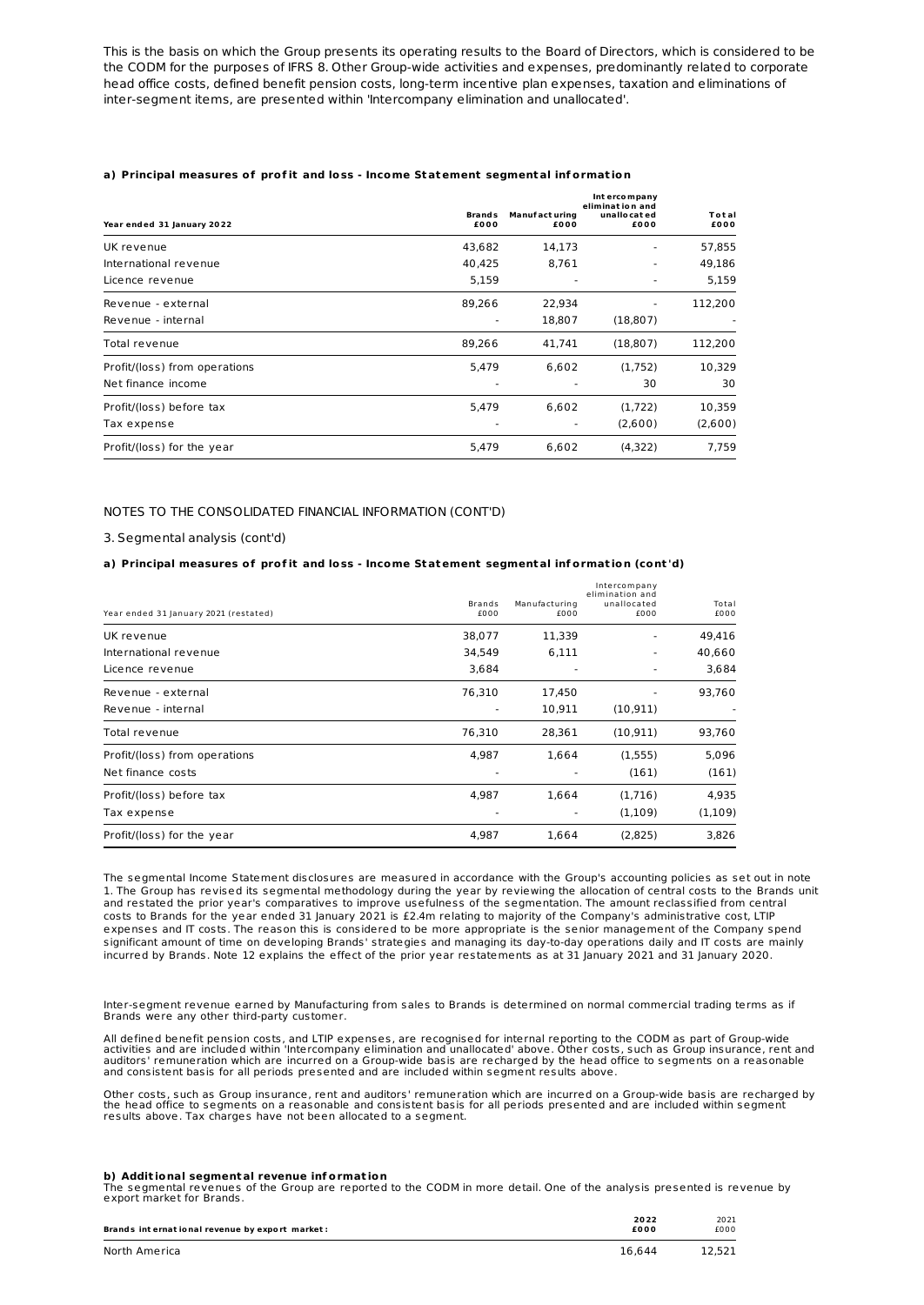|                   | 40.425 | 34.549 |
|-------------------|--------|--------|
| Rest of the World | 10.592 | 9.548  |
| Northern Europe   | 13.189 | 12.480 |
|                   |        |        |

#### NOTES TO THE CONSOLIDATED FINANCIAL INFORMATION (CONT'D)

#### 3. Segmental analysis (cont'd)

#### **b) Addit ional segmental revenue inf ormat ion (cont 'd)**

Revenue of the Brands reportable segment - revenue from operations in all territories where the sale is sourced from the Brands operations, together with contract and licence revenue:

| Brand revenue analysis*:                     | 2022<br>£000 | 2021<br>£000 |
|----------------------------------------------|--------------|--------------|
| Harlequin                                    | 17,623       | 16,043       |
| Scion                                        | 2,210        | 2,391        |
| Sanderson                                    | 14,421       | 11,606       |
| Morris & Co.                                 | 16,444       | 12,619       |
| Zoffany                                      | 8,564        | 7,827        |
| Clarke & Clarke                              | 24,554       | 21,704       |
| Archive by Sanderson Design and other brands | 291          | 436          |
| Licensing                                    | 5,159        | 3,684        |
|                                              | 89.266       | 76.310       |

\*The Brands reportable segments for the year ended 31 January 2022 have been redefined to provide additional focus on each Brand.

Revenue of the Manufacturing reportable segment - including revenues from internal sales to the Group's Brands:

| Manufact uring revenue analysis: | 2022<br>£000 | 2021<br>£000 |
|----------------------------------|--------------|--------------|
| Standfast                        | 21,310       | 14,410       |
| Anstey                           | 20,431       | 13,951       |
|                                  | 41.741       | 28,361       |

**4. Other operating income**<br>Other operating income of £4,342,000 (2021: £3,822,000) comprises consideration received from marketing materials of<br>£4,046,000 (2021: £3,822,000) and a research and development expenditure cred

| 5. Net finance income/(costs)                             |              |              |
|-----------------------------------------------------------|--------------|--------------|
|                                                           | 2022<br>£000 | 2021<br>£000 |
| <b>Finance income:</b>                                    |              |              |
| Interest received on bank deposits                        | 5            | 1            |
| Unwind of discount on minimum quaranteed licensing income | 179          | 138          |
| Total finance income                                      | 184          | 139          |
| <b>Finance cots:</b>                                      |              |              |
| Interest payable on bank borrowings                       | (22)         | (97)         |
| Amortisation of issue costs of bank loans                 |              | (21)         |
| Lease interest                                            | (132)        | (182)        |
| Total finance costs                                       | (154)        | (300)        |
| Net finance income/(costs)                                | 30           | (161)        |

Unwind of discount on minimum guaranteed licensing income was presented as part of interest expense in the prior year. The comparative has been represented to aid comparability.

#### NOTES TO THE CONSOLIDATED FINANCIAL INFORMATION (CONT'D)

| 6. Tax expense |      |      |
|----------------|------|------|
|                | 2022 | 2021 |
|                | £000 | £000 |
|                |      |      |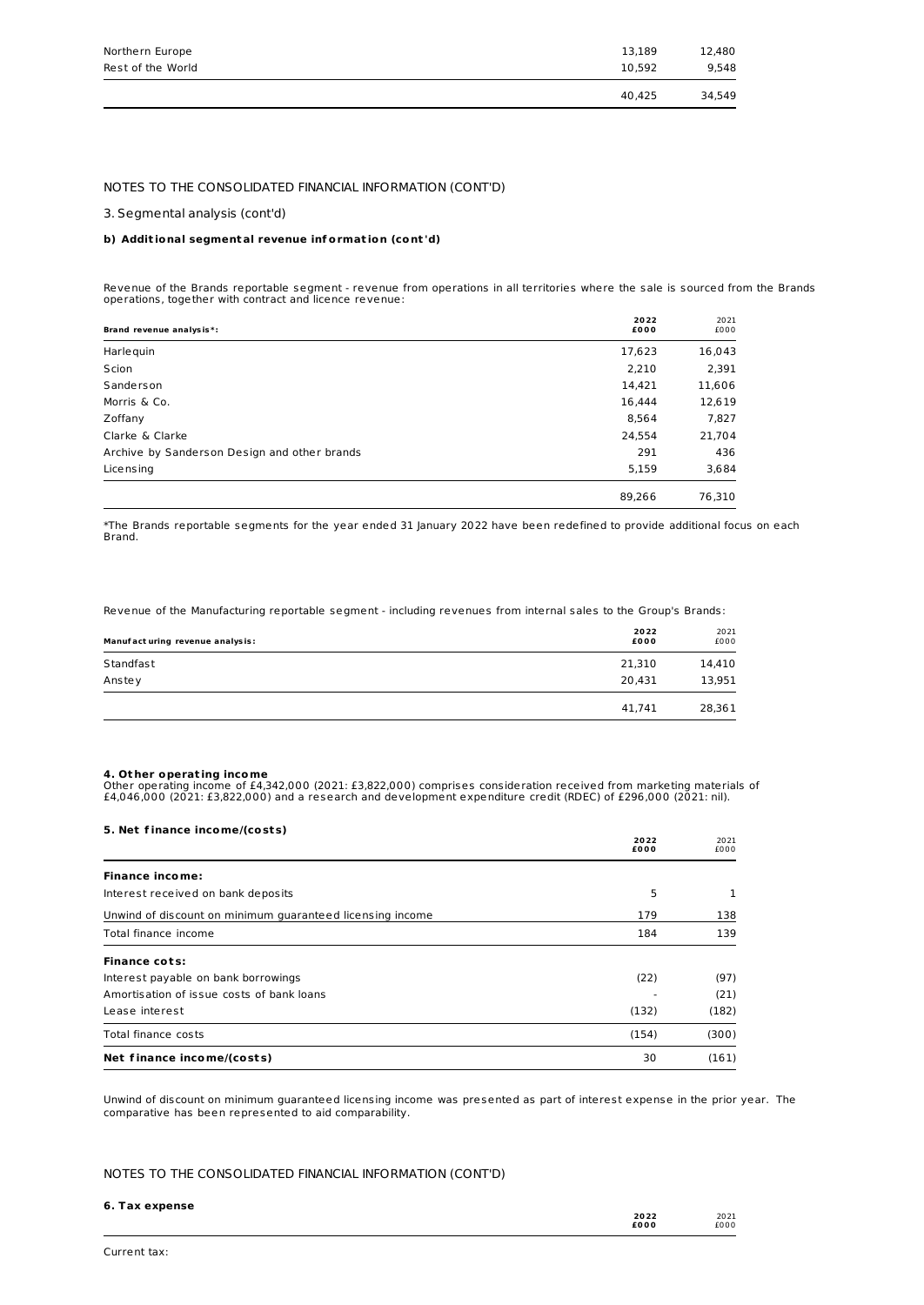| Total tax charge for the year                     | 2.600 | 1.109 |
|---------------------------------------------------|-------|-------|
| Deferred tax                                      | 393   | 28    |
| - effect of changes in corporation tax rates      | 179   |       |
| - adjustments in respect of prior years           | 57    | 21    |
| - current year                                    | 157   | 7     |
| Deferred tax:                                     |       |       |
| Corporation tax                                   | 2,207 | 1,081 |
| - overseas, adjustments in respect of prior years | (107) |       |
| - overseas, current tax                           | 117   | 24    |
| - UK adjustments in respect of prior years        | 224   | 39    |
| - UK current tax                                  | 1.973 | 1,018 |

| Reconciliation of total tax charge for the year               | 2022<br>£000 | 2021<br>£000 |
|---------------------------------------------------------------|--------------|--------------|
| Profit on ordinary activities before tax                      | 10,359       | 4,935        |
| Tax on profit on ordinary activities at 19.00% (2021: 19.00%) | 1,968        | 938          |
| Fixed asset differences                                       | 42           | (27)         |
| Non-deductible expenditure                                    | 173          | 63           |
| Income not subject to tax                                     | (2)          | (2)          |
| Share based payment                                           | 40           | 1            |
| Group income                                                  |              | (11)         |
| Adjustments in respect of prior years                         | 117          | 39           |
| Adjustments in respect of prior years - deferred tax          | 57           | 21           |
| Overseas tax suffered                                         | 2            | (33)         |
| Movement in deferred tax not recognised                       | (170)        | 141          |
| Current tax - other                                           |              | 47           |
| Effect of changes in corporation tax rates                    | 373          | (68)         |
| Total tax charge for year                                     | 2,600        | 1.109        |

#### NOTES TO THE CONSOLIDATED FINANCIAL INFORMATION (CONT'D)

#### **7. Earnings per share**

#### **(a) Earnings per share**

Basic earnings per share ('EPS') is calculated by dividing the earnings attributable to ordinary shareholders by the weighted<br>average number of shares outstanding during the year, excluding those held in the Employee Benef

|                                                              | 2022                    |                                                       | 2021 (restated)              |                  |                                                      |                              |
|--------------------------------------------------------------|-------------------------|-------------------------------------------------------|------------------------------|------------------|------------------------------------------------------|------------------------------|
|                                                              | <b>Earnings</b><br>£000 | Weight ed<br>average<br>number of<br>shares<br>(000s) | Per share<br>amount<br>Pence | Earnings<br>£000 | Weighted<br>average<br>number of<br>shares<br>(000s) | Per share<br>amount<br>Pence |
| <b>Basic earnings per share</b>                              | 7.759                   | 70,983                                                | 10.93                        | 3.826            | 70.980                                               | 5.39                         |
| <b>Effect of dilutive securities:</b>                        |                         |                                                       |                              |                  |                                                      |                              |
| Shares under LTIP*                                           |                         | 850                                                   |                              |                  | 1,652                                                |                              |
| Diluted earnings per share                                   | 7,759                   | 71,833                                                | 10.80                        | 3,826            | 72,632                                               | 5.27                         |
| Adjusted underlying basic and diluted earnings<br>per share: |                         |                                                       |                              |                  |                                                      |                              |
| Add back LTIP accounting charge                              | 406                     |                                                       |                              | 345              |                                                      |                              |
| Add back net defined benefit pension charge                  | 487                     |                                                       |                              | 531              |                                                      |                              |
| Non-underlying items (see below)                             | 1.207                   |                                                       |                              | 1,187            |                                                      |                              |
| Tax effect of non-underlying items and other add<br>backs    | (96)                    |                                                       |                              | (287)            |                                                      |                              |
| Adjusted underlying basic earnings per share                 | 9.763                   | 70.983                                                | 13.75                        | 5,602            | 70.980                                               | 7.89                         |
| Adjusted underlying diluted earnings per share               | 9,763                   | 71,833                                                | 13.59                        | 5,602            | 72,632                                               | 7.71                         |

\*In calculating the diluted earnings per share, shares under LTIP arrangements have been included to the extent that performance conditions had been satisfied at the balance sheet date. Awards of shares that are contingent on future performance conditions<br>have been excluded. When preparing the calculation for the current year it was noted that the a dilutive impact of the outstanding LTIP shares. The prior year reported results have not been restated as the impact is not<br>material

Sanderson Design Group PLC's issued ordinary share capital with voting rights consists of 70,983,505 (2021: 70,983,505) ordinary<br>shares of which nil (2021: nil) ordinary shares are held in treasury and 220 (2021: 50,000) o

The market value of shares held by the EBT at 31 January 2022 was £370 (2021: £56,000). The total number of shares held in the EBT at the year end represented less than 0.1% (2020: 0.1%) of the issued shares.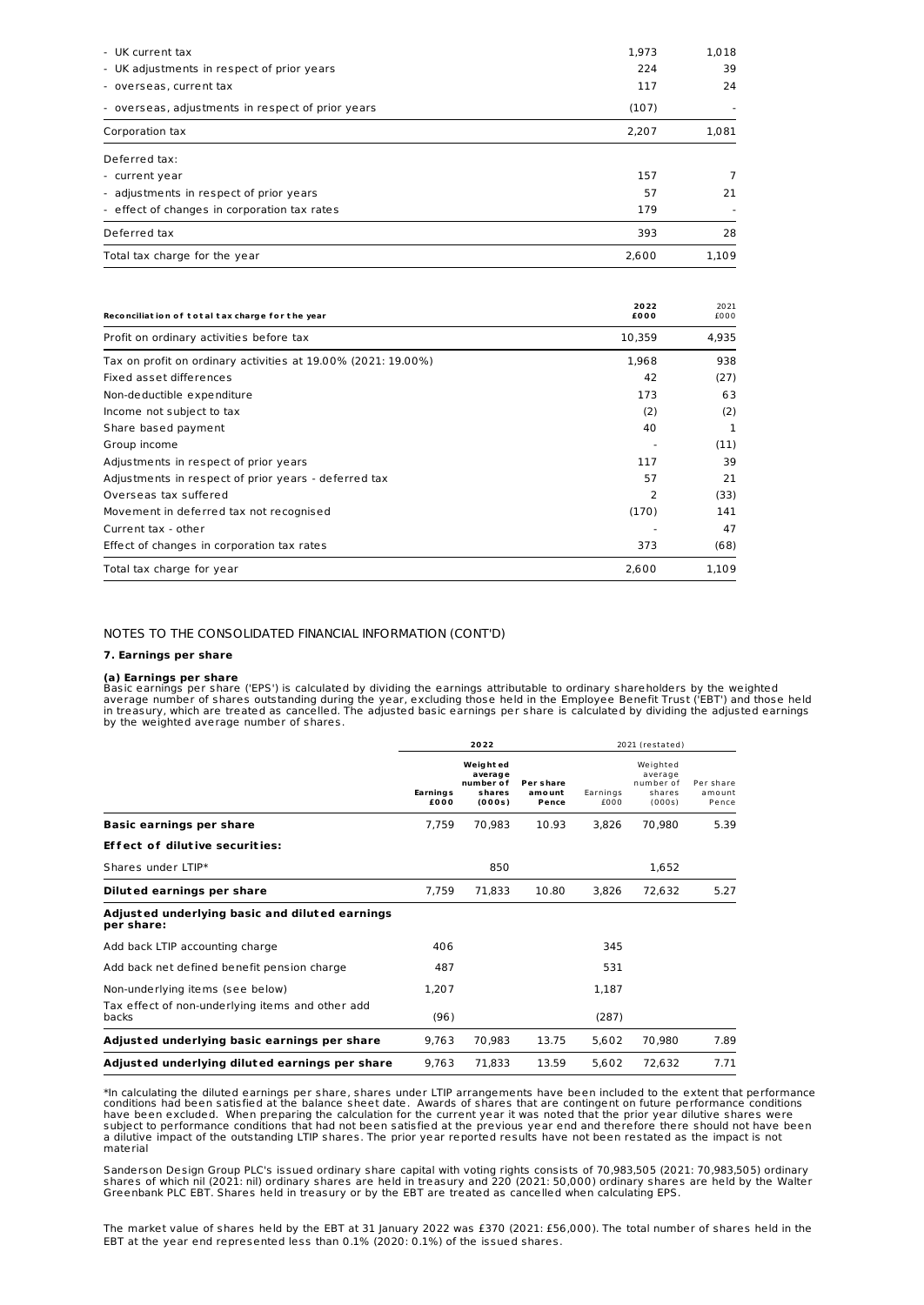In calculating the adjusted earnings the Group adjusts for non-underlying items which are material non-recurring items or items considered to be non-operational in nature. The nature of these adjustments is outlined in note 7(b) below Note 12 explains the effect of the prior year restatement as at 31 January 2021 and 31 January 2020.

## NOTES TO THE CONSOLIDATED FINANCIAL INFORMATION (CONT'D)

#### **7. Earnings per share (cont 'd)**

#### 7**. (b) Adjusted underlying prof it bef ore tax**

The Group uses an Alternative Performance Measure "adjusted underlying profit before tax". This is defined as statutory profit<br>before tax adjusted for the exclusion of share-based incentives, defined benefit pension charge Directors as a key performance measure. The table below reconciles statutory profit before tax to adjusted underlying profit before tax.

Adjusted underlying profit before tax

|                                                                     |              | restated     |
|---------------------------------------------------------------------|--------------|--------------|
|                                                                     | 2022<br>£000 | 2021<br>£000 |
| Statutory profit before tax                                         | 10,359       | 4,935        |
| Restructuring and reorganisation costs (a)                          | 1,190        | 171          |
| Amortisation of acquired intangible assets (b)                      | 1,016        | 1,016        |
| Forgiveness of loan under the US Paycheck Protection Programme (c)  | (440)        |              |
| Release of an accrual for a legal case (d)                          | (559)        |              |
| Total non-underlying charge included in statutory profit before tax | 1.207        | 1.187        |
| Underlying profit before tax                                        | 11,566       | 6.122        |
| LTIP accounting charge                                              | 406          | 345          |
| Net defined benefit pension charge                                  | 487          | 531          |
| Adjusted underlying profit before tax                               | 12.459       | 6.998        |

In calculating the adjusted underlying profit before tax, the Group adjusts for non-underlying items which are material non-recurring items or items considered to be non-operational in nature. The nature of these adjustments is outlined as follows:

(a) Restructuring and reorganisation costs These relate to the reorganisation of the Group and comprise of the rationalisation of certain operational and support functions. The costs mainly comprise employee severance and professional fees associated with the closure of Sanderson Design Group Brands SARL in France of £1,100,000 and other reorganisation costs of £90,000 (2021: £171,000). See further details in the Chief Financial Officer's Review.

(b) Amortisation of acquired intangible assets £1,016,000 (2021: £1,016,000).

c) In May 2020, the Group entered into a loan contract with Wells Fargo for US\$565,818 under the US Paycheck Protection<br>.Programme scheme. In June 2021, this loan was forgiven and the Group treated the forgiveness as a gra

(d) Release of an accrual of £559,000 for a legal case in the US that had concluded during the financial year.

Note 12 explains the effect of the prior year restatements as at 31 January 2021 and 31 January 2020.

#### **8. Trade and ot her receivables**

| Current                                             | 2022<br>£000 | 2021<br>£000 |
|-----------------------------------------------------|--------------|--------------|
| Trade receivables                                   | 14,262       | 12,632       |
| Less: provision for impairment of trade receivables | (775)        | (903)        |
| Net trade receivables                               | 13,487       | 11,729       |
| Corporation tax debtor                              | 339          |              |
| Other taxes and social security                     | 842          | 1,346        |
| Other receivables                                   | 307          | 849          |
| Prepayments                                         | 1,817        | 1,961        |
|                                                     | 16,792       | 15,885       |

There is no material difference between the carrying amount and the fair value of the trade and other receivables. The only financial asset that is subject to IFRS 9's expected credit loss model is trade receivables for sales of inventory.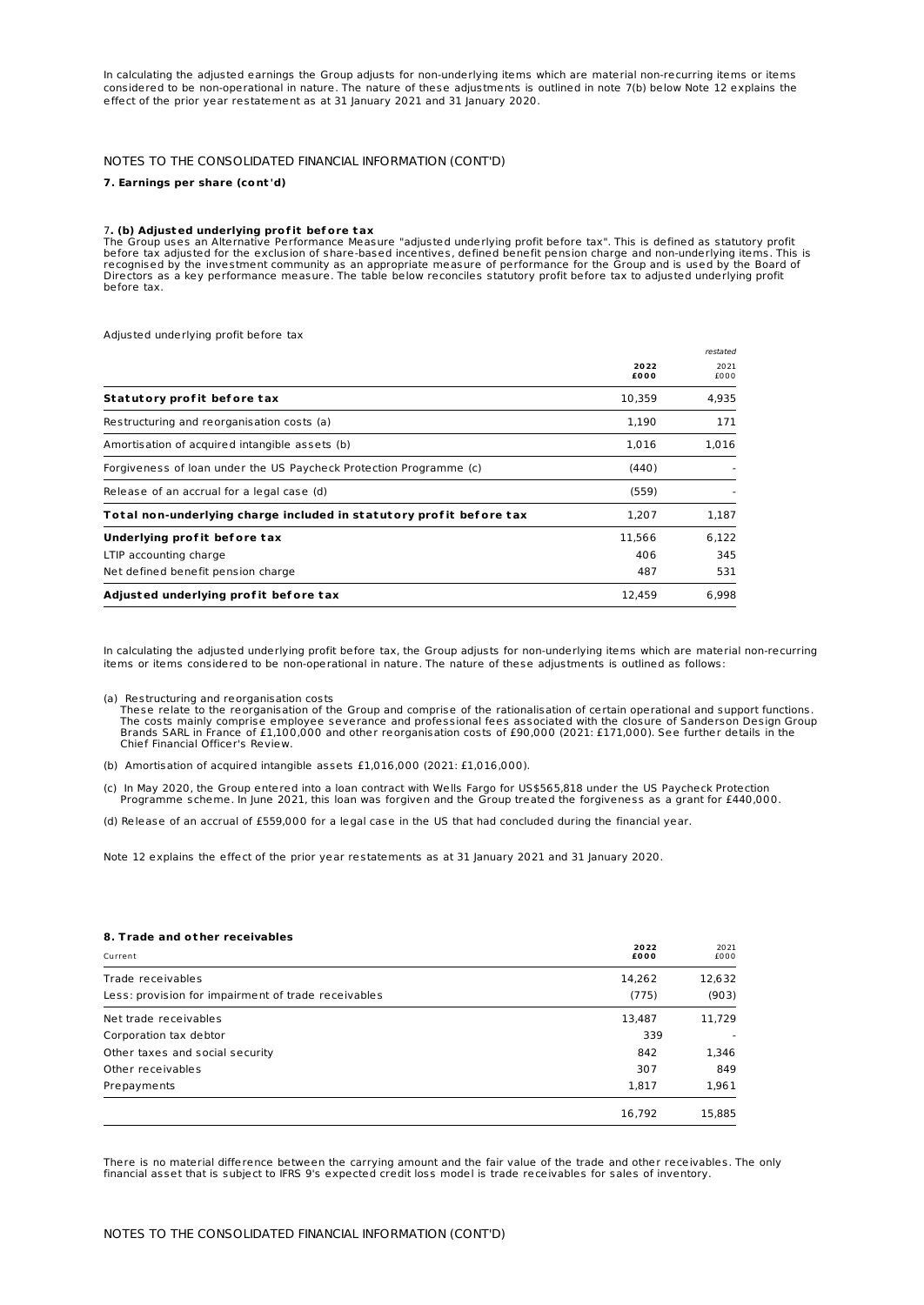#### **9. Minimum guaranteed licensing receivable**

The Group has analysed the minimum guaranteed licensing receivable into its current and non-current components and made a prior year adjustment to reflect similar analysis in the comparatives. This determination is based on the assessment of the<br>operating cycle of the licensing arrangement , taking into consideration the nature of the agreeme cycle. This assessment was not carried out in the previous year and as such all amounts receivable were shown as current in<br>error. A prior period adjustment has been processed to reflect the split in the previous year (se

The following table analyses the Group's minimum guaranteed licensing receivable into relevant maturity groupings based on the remaining period to contractual maturity at the Balance Sheet date.

|                        | Current<br>Less than Non-current Over |                |               |
|------------------------|---------------------------------------|----------------|---------------|
|                        | 1 year<br>£000                        | 1 year<br>£000 | Total<br>£000 |
| <b>31 January 2022</b> | 879                                   | 1,619          | 2,498         |
| 31 January 2021        | 1,221                                 | 1,222          | 2,443         |
| 1 February 2020        | 495                                   | 1,455          | 1,950         |

**10. Retirement benefit obligation**<br>**Defined benefit schemes**<br>Sanderson Design Group PLC operates two defined benefit schemes in the UK which both offer pensions in retirement and death<br>benefits to members: the Walker Gree any defined contribution assets and liabilities. The Group's contributions to the schemes for the year beginning 1 February 2022 are expected to be £2,391,000.

|                                                                             | 2022<br>£000 | 2021<br>£000 |
|-----------------------------------------------------------------------------|--------------|--------------|
| Present value of funded obligations                                         | (74.124)     | (84.926)     |
| Fair value of scheme assets                                                 | 76.701       | 79.289       |
| Surplus/(deficit) in funded scheme (net asset/(liability) in Balance Sheet) | 2.577        | (5,637)      |

#### Reconciliation of opening and closing balances of the present value of the defined benefit obligation

|                                                                 | 2022<br>£000 | 2021<br>£000 |
|-----------------------------------------------------------------|--------------|--------------|
| Benefit obligation at beginning of year                         | 84.926       | 83,767       |
| Interest cost                                                   | 1.122        | 1,395        |
| Remeasurement (gains)/losses - changes in financial assumptions | (6.086)      | 5.266        |
| Remeasurement gains - changes in demographic assumptions        | (51)         | (1,347)      |
| Remeasurement gains - experience                                | (1,797)      | (719)        |
| Benefits paid                                                   | (3,646)      | (3,436)      |
| Settlements                                                     | (344)        |              |
| Benefit obligation at end of year                               | 74.124       | 84.926       |

#### **Reconciliat ion of opening and closing balances of t he f air value of plan asset s**

|                                                    | 2022<br>£000 | 2021<br>£000 |
|----------------------------------------------------|--------------|--------------|
| Fair value of plan assets at beginning of year     | 79.289       | 78.108       |
| Interest income on scheme assets                   | 1,055        | 1,313        |
| (Loss)/return on assets, excluding interest income | (1, 442)     | 1,635        |
| Contributions by employers                         | 2.209        | 2.118        |
| Benefits paid                                      | (3,646)      | (3,436)      |
| Scheme administrative cost                         | (420)        | (449)        |
| Settlements                                        | (344)        |              |
| Fair value of scheme assets at end of year         | 76.701       | 79.289       |

#### NOTES TO THE CONSOLIDATED FINANCIAL INFORMATION (CONT'D)

#### **11. Analysis of net f unds/(debt )**

| Net funds/(debts)         | 9.255                      | 6.247             | (355)                                | 15,147                     |
|---------------------------|----------------------------|-------------------|--------------------------------------|----------------------------|
| <b>Total debts</b>        | (6, 294)                   | 2,685             | (294)                                | (3,903)                    |
| Finance lease liabilities | (5,882)                    | 2,685             | (706)                                | (3,903)                    |
| Short term loan           | (412)                      | ٠                 | 412                                  |                            |
| <b>Total funds</b>        | 15.549                     | 3,562             | (61)                                 | 19,050                     |
| Cash and cash equivalents | 15,549                     | 3,562             | (61)                                 | 19,050                     |
|                           | 1 February<br>2021<br>£000 | Cash flow<br>£000 | Other<br>non-cash<br>changes<br>£000 | 31 January<br>2022<br>£000 |

Other non-cash changes are exchange gains/(losses) from the retranslation of bank balances held in non-sterling bank accounts and new additions to right of use assets.